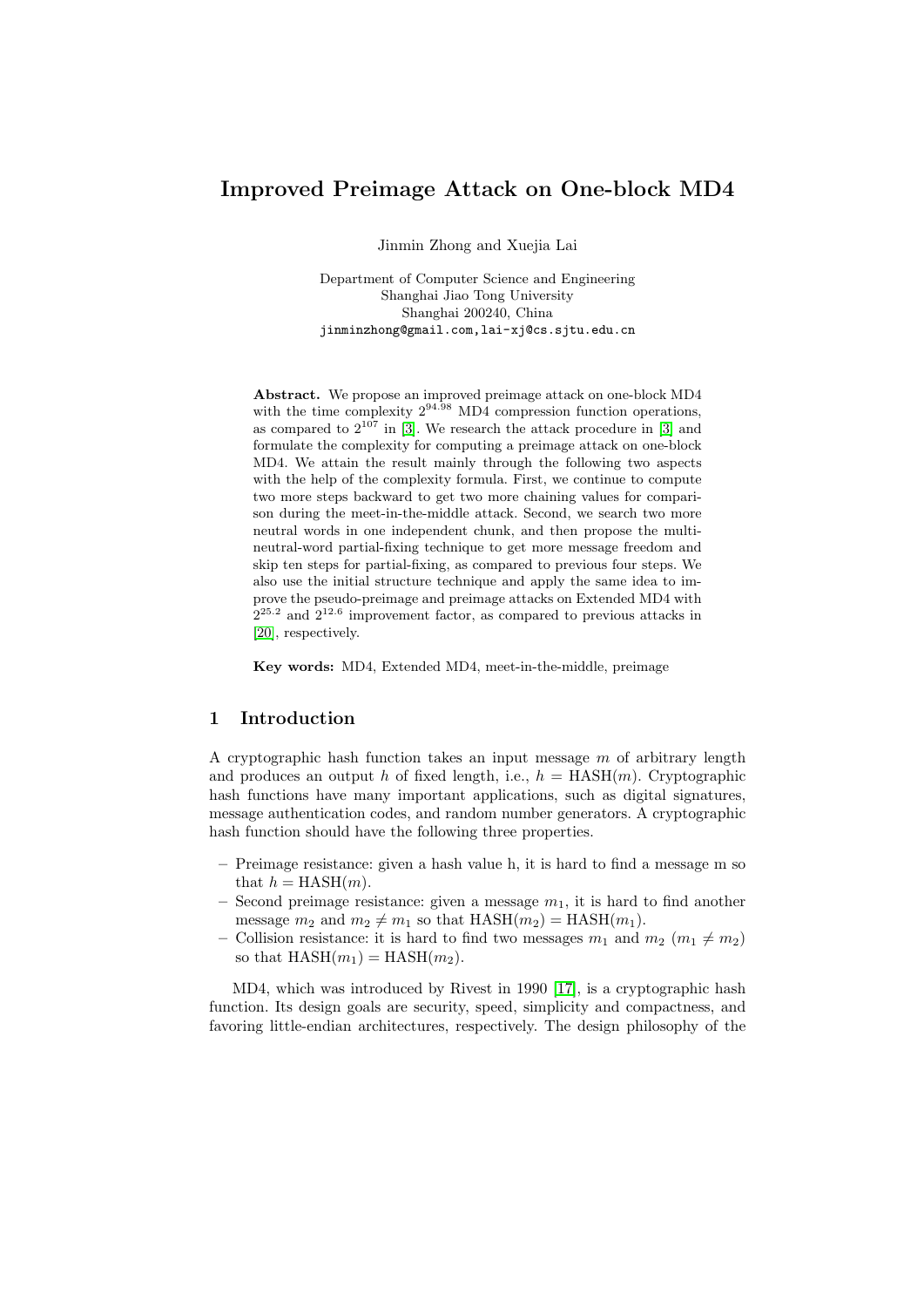most used cryptographic hash function, such as MD5, SHA-1 and SHA-2, even many of SHA-3 candidates, is original from MD4. Though the collision resistance of MD4 was broken in 1996 [9], MD4 has still been applied in many aspects because of its preimage resistance and speed. First, MD4 is used in ed2k URI scheme and it provides a unique identifier for a file in the popular eDonkey2000 /eMule P2P networks. Second, MD4 is also used in the rsync protocol. Third, MD4 is used in NT LAN Man[ag](#page-17-0)er version one mainly employed in early versions of Windows NT. Fourth, MD4 is used in the S/KEY one-Time Password System.

## 1.1 Related Works

We mainly introduce collision attacks on MD4 and preimage attacks on MD4 family here. Merkle showed an unpublished collision attack on the first two rounds of MD4. Den Boer et al. presented a collision attack on the last two rounds of MD4 [8]. Vaudenay et al. also showed a collision attack on the first two rounds of MD4 [22]. The first collision attack on the full rounds of MD4 was presented by Dobbertin in 1996, as well as a collision of the slightly modified variant of Extended MD4, where both lines have the same initial state [9]. The very efficient coll[isi](#page-17-0)on attack on MD4 was published using the innovative method by Wang et al. in E[uroc](#page-17-0)rypt 2005 [24]. Sasaki et al. improved the collision attack on MD4 using the different message difference in FSE 2007 [21]. Yu and Wang presented a new type multi-collision attack on the compression function [of](#page-17-0) MD4 in ICISC 2007 [26].

The result that the first two r[ound](#page-18-0)s of MD4 is not one way was proposed by Dobbertin in FSE 1998 [10]. Kuwakado and Tanaka propose[d a](#page-17-0) method to find preimage on reduced MD4 which only consists of the first and third rounds in 1999 [13]. Yu et [al.](#page-18-0) presented a kind of second-preimage attack on MD4 in CANS 2005 [25]. But it is effective only for very long messages with low complexity. De et al. showed a prei[mage](#page-17-0) attack on 2 rounds and 7 steps of MD4 using SAT solvers [6]. The first preimage attack on the full MD4 was proposed by Leurent in FSE [200](#page-17-0)8 [15]. Its pseudo-preimage and preimage are with complexity of 2<sup>96</sup> and 2 100.5 [, re](#page-18-0)spectively. In SAC 2008, Aoki and Sasaki presented preimage attacks on one-block MD4 with the complexity of  $2^{107}$  and 63-step MD5 [3].

In S[A](#page-16-0)C 2008, Aumasson et al. showed a preimage attack on 3-pass HAVAL [4]. In CR[YPT](#page-17-0)O 2008, Cannière and Rechberger presented preimage attacks on 49 steps of SHA-0 and 44 steps of SHA-1 [7]. Wang et al. presented a preimage attack on the first 29 steps of RIPEMD in ISPEC 2009 [23]. Sa[sa](#page-16-0)ki and Aoki showed preimage attacks on 3-, 4-, and 5-pass HAVAL in ASIACRYPT 2008, [ful](#page-16-0)l MD5 in EUROCRYPT 2009, and the first 33 and intermediate 35 steps of RIPEMD, full Extended MD4, et al. [in](#page-16-0) ACISP 2009 [18,19,20]. Aoki and Sasaki proposed preimage attacks on 52 steps of SHA-0 a[nd](#page-18-0) 48 steps of SHA-1 in CRYPTO 2009 [2]. Isobe and Shibutani showed preimage attacks on 24 steps of SHA-2 in FSE 2009 [12]. Aoki et al. presented preimage attacks on 43 steps of SHA-256 and 46 steps of SHA-512 in ASIACRYPT 200[9 \[1\].](#page-17-0)

Recently, Guo et al. presented preimage attack on MD4 with the time complexity  $2^{99.7}$  and [me](#page-16-0)mory requirements  $2^{64}$  words [11]. Their time complexity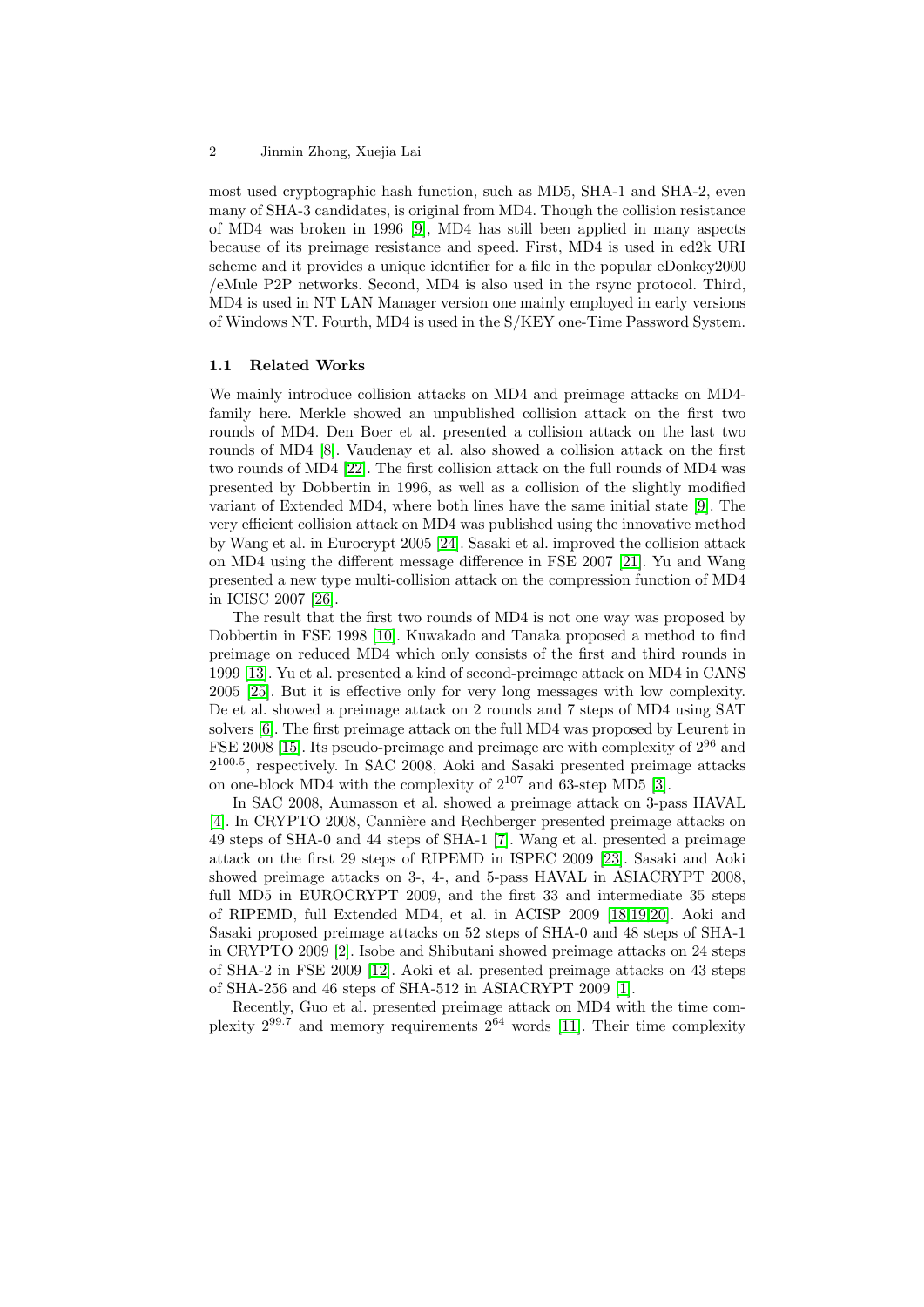<span id="page-2-0"></span>is  $2^{78.4}$  and memory requirements are  $2^{81}$  words if  $2^{128}$  precomputation is provided. Both of their preimage length is equal or greater than  $2^{50}$  blocks. They also showed second preimage attack on MD4 with the time complexity 2<sup>99</sup>.<sup>7</sup> and memory requirements  $2^{64}$  words. Suppose  $2^{128}$  precomputation is provided, the time complexity for second preimage is  $2^{69.4}$  and memory requirements are  $2^{72}$ words. Both of their second preimage length is equal or greater than 3 blocks.

#### 1.2 Our Results

| Hash                                        | Attack            | Pseudo-<br>preimage | Preimage                                                       | Preimage Length      | Memory<br>(words)      |
|---------------------------------------------|-------------------|---------------------|----------------------------------------------------------------|----------------------|------------------------|
|                                             | $\vert 15 \vert$  | $2^{96}$            | $2^{102}$                                                      | Twenty Blocks        | $2^{37}$               |
|                                             | $\left[15\right]$ | 296                 | 2100.5                                                         | Tens of Blocks       | $2^{36}$               |
| MD4                                         | 11                | $2^{72}$            | 299.7                                                          | $\geq 2^{50}$ Blocks | $2^{64}$               |
|                                             | $[11]$            | $2^{72}$            | <sup>4</sup> , need $2^{128}$<br>$12^{78.4}$<br>precomputation | $> 2^{50}$ Blocks    | $2^{81}$               |
|                                             | [3]               |                     | 2107                                                           | One-block            | $2^{21} \times 3$      |
|                                             | Our Results       |                     | 294.98                                                         | One-block            | $2^{35} \times 7$      |
| Extended MD4 $\frac{1}{\text{Our Results}}$ | 20                | $2^{229}$           | $2^{243.5}$                                                    | Two-block            | $2^{27} \times 11^{1}$ |
|                                             |                   | $2^{203.8}$         | <sub>2230.9</sub>                                              | Two-block            | $2^{52} \times 12$     |

Table 1. Comparison of preimage attacks against MD4 and Extended MD4

We research the preimage attack procedure on one-block MD4 in [3], analyze in detail how the attack complexity is acquired, and formulate the complexity for computing a preimage attack on one-block MD4, and then get an observation that we can continue to compute two more steps during backward computation to get two more chaining values used for partial-matching additionall[y.](#page-16-0) This can improve the complexity with  $2^{3.5}$  factor, as compared to the original one in [3].

We find two more new neutral words additionally in the second message chunk. In order to utilize the new neutral words, we propose the multi-neutralword partial-fixing technique. This can skip ten steps during the partial-matching and get more message freedom used for the meet-in-the-middle attack. The [im](#page-16-0)provement by the method predominates in our results.

We apply the partial-matching and indirect partial-matching techniques simultaneously to match the chaining values during the meet-in-the-middle attack. This slightly improves the complexity with less than  $2<sup>1</sup>$  factor.

We improve the preimage attack on one-block MD4 with the complexity  $2^{94.98}$  using the above three methods.

We use the initial structure technique to get one more neutral word and apply the same idea to improve the preimage attack on Extended MD4 in [20]. This can get the improvement with  $2^{25.2}$  and  $2^{12.6}$  factor, as compared to the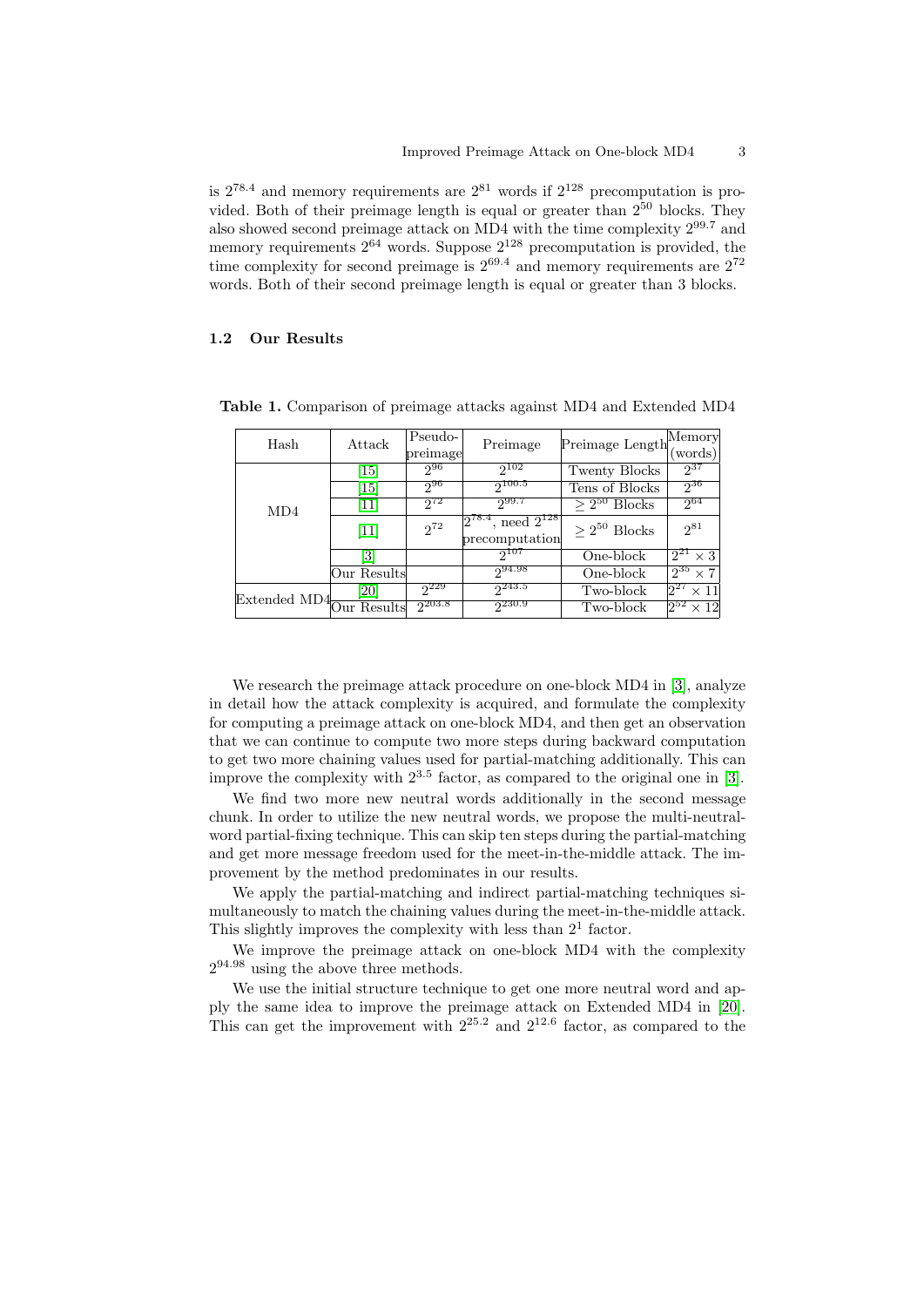#### <span id="page-3-0"></span>4 Jinmin Zhong, Xuejia Lai

previous pseudo-preimage and preimage attacks on Extended MD4 in [20], respectively. Meanwhile, we provide a corrected version of the swapping function of the compression function of Extended MD4 in [20].

A summary of our results and previously published results is provided in Table 1.

# 2 Specification of MD4 and Extend[ed](#page-17-0) MD4

### 2.1 [Sp](#page-2-0)ecification of MD4



Fig. 1. The state update function of MD4.

The MD4 algorithm takes an input message whose length can be arbitrary and produces an output 128-bit hash value. First of all, the input message is padded, i.e., the message is appended a single 1 and some 0 so that the length of the padded message becomes congruent to 448, modulo 512. Then, the length of the original message before the padded bits were added is appended to the already padded message. The MD4 algorithm uses the Merkle-Damgård iterated structure [5,16]. The compression function of MD4 has three rounds and every round has 16 steps. Every step uses equation (1) to update the chaining variable.  $\pi(j)$  is a function of MD4 message expansion.  $\phi_j$ ,  $s_j$ , and  $k_j$  are bitwise Boolean function, const value, and left rotation, respectively. Equation (2) is contrary for equation ([1\)](#page-16-0).  $\pi(j)$  and  $\phi_j$  are shown in Table 2.  $s_j$  and  $k_j$  are shown in Table 3. IV is the initial value defined in the specification. Equation (3) represents a run procedure of compression function of MD4.  $R_j$  is the state update function of MD4 as shown in Fig.1. Here,  $p_j$  is an internal state and  $p_j=(Q_{j-3}, Q_j, Q_{j-1},$  $Q_{j-2}$ ).

$$
Q_{j+1} = (Q_{j-3} + \phi_j(Q_j, Q_{j-1}, Q_{j-2}) + m_{\pi(j)} + k_j) \ll s_j, \quad 0 \le j \le 47. \tag{1}
$$

$$
Q_{j-3} = (Q_{j+1} \gg s_j) - \phi_j(Q_j, Q_{j-1}, Q_{j-2}) - m_{\pi(j)} - k_j, \quad 0 \le j \le 47. \tag{2}
$$
  

$$
IV = (Q_{-3}||Q_0||Q_{-1}||Q_{-2}) = (0x67452301||0xefcdab89||0x98badcfe||0x10325476).
$$

$$
\begin{cases}\n p_0 = H_i, \\
 p_{j+1} = R_j(p_j, m_{\pi(j)}), \text{ for } j = 0, 9, ..., 47, \\
 H_{i+1} = p_{48} + p_0.\n\end{cases}
$$
\n(3)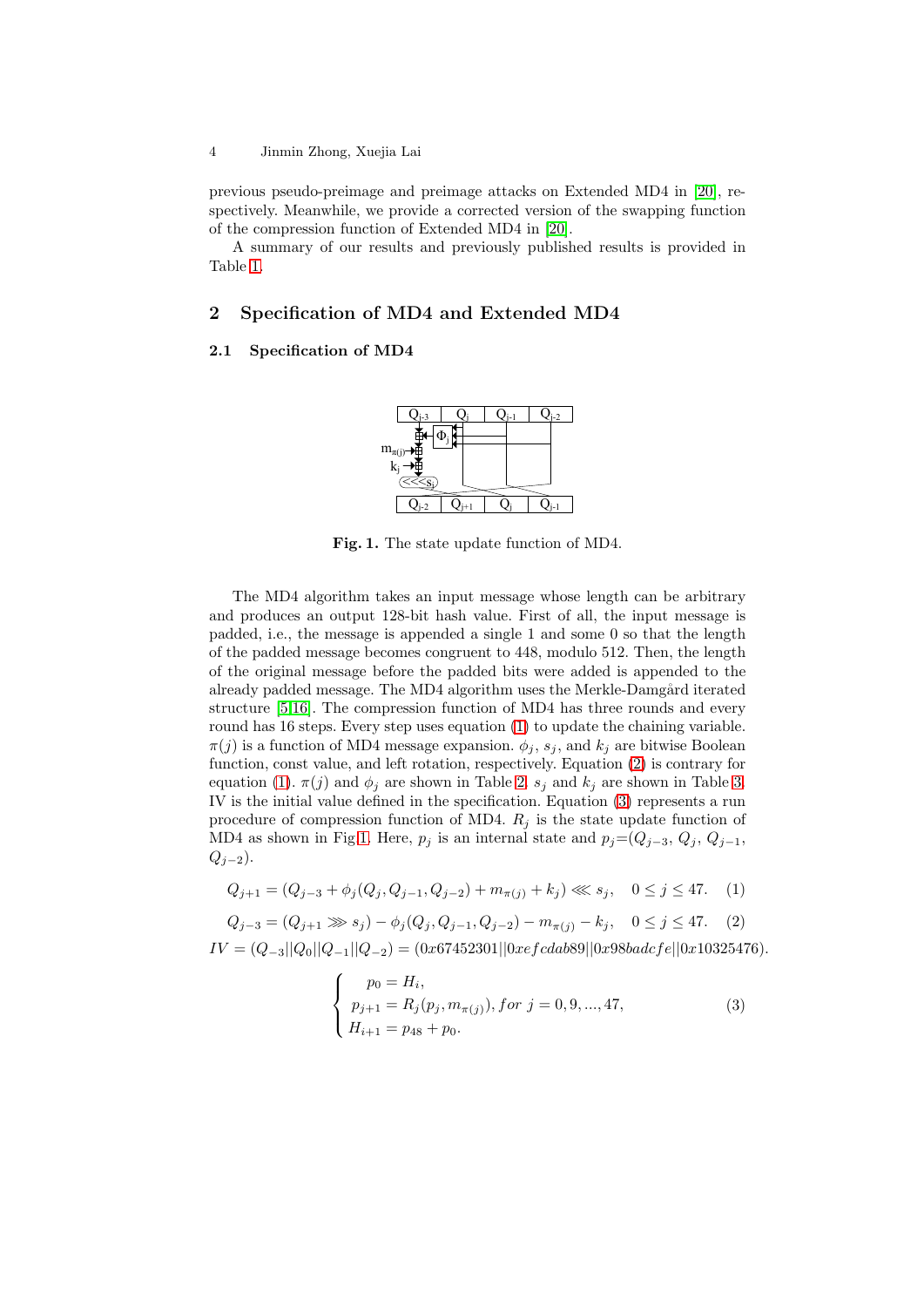Notation  $\stackrel{b-a}{m_i}$  (or  $\stackrel{b-a}{Q_i}$ ) denotes the bits between the  $b^{th}$  and  $a^{th}$  bits of  $m_i$  (or  $Q_i$ ), and  $\stackrel{all}{m_i}$  (or  $\stackrel{all}{Q_i}$ ) denotes the bits between the  $31^{st}$  and  $0^{th}$  bits of  $m_i$  (or  $Q_i$ ). Note that we start counting from the least significant bit.

Table 2. Message expansion and Boolean functions of MD4

|  | $\pi(\eta)$                                                                                        | $\omega$                              |
|--|----------------------------------------------------------------------------------------------------|---------------------------------------|
|  | $\vert 0\ 1\ \cdots\ 15\ \vert 0,1,2,3,4,5,6,7,8,9,10,11,12,13,14,15\vert$                         | $(X \wedge Y) \vee (\neg X \wedge Z)$ |
|  | $[16\ 17\cdots\ 310,4,8,12,1,5,9,13,2,6,10,14,3,7,11,15](X\wedge Y)\vee(X\wedge Z)\vee(Y\wedge Z)$ |                                       |
|  | $32\,33\cdots\,470,8,4,12,2,10,6,14,1,9,5,13,3,11,7,15$                                            | $X \oplus Y \oplus Z$                 |

Table 3. Number of rotation and Magic constants of MD4

|                                                                                               | $\kappa$ |
|-----------------------------------------------------------------------------------------------|----------|
| $\begin{bmatrix} 0 & 1 & \cdots & 15 & 3,7,11,19,3,7,11,19,3,7,11,19,3,7,11,19 \end{bmatrix}$ | $K_0=0$  |
| $[16\ 17\cdots\ 31]$ 3,5,9,13,3,5,9,13,3,5,9,13,3,5,9,13 $K_1 = 0x5a827999$                   |          |
| $32\ 33\cdots\ 473,9,11,15,3,9,11,15,3,9,11,15,3,9,11,15 K_2=0 \times 6 \times 49 \times 641$ |          |

#### 2.2 Specification of Extended MD4

Rivest also proposed an extension version of MD4 with 256-bit hash values, which is called Extended MD4 in [9], in order to satisfy higher security [17]. The compression function of Extended MD4 is made up of two copies of compress function of MD4 running in parallel. The first copy is the standard compression function of MD4. The second copy differs only on the initial state and the magic constants.

The initial state of the second copy is:

 $IV^{'} = (0x33221100||0x77665544||0xbbaa9988||0xffeeddc).$ 

The magic constants of the second copy is:

$$
K_0^{'} = 0, K_1^{'} = 0x50a28be6, K_2^{'} = 0x5c4dd124.
$$

The values of the A registers in the two copies are exchanged at the end of the compression function. The final hash value is produced by concatenating the results of the two copies. In order to explain the above exchange process, we suppose that the output value of left copy of the compression function of Extended MD4 is  $(A_0^L + A_{48}^L, B_0^L + B_{48}^L, C_0^L + C_{48}^L, D_0^L + D_{48}^L)$  and the output value of right copy is  $(A_0^R + A_{48}^R, B_0^R + B_{48}^R, C_0^R + C_{48}^R, D_0^R + D_{48}^R)$ . Then,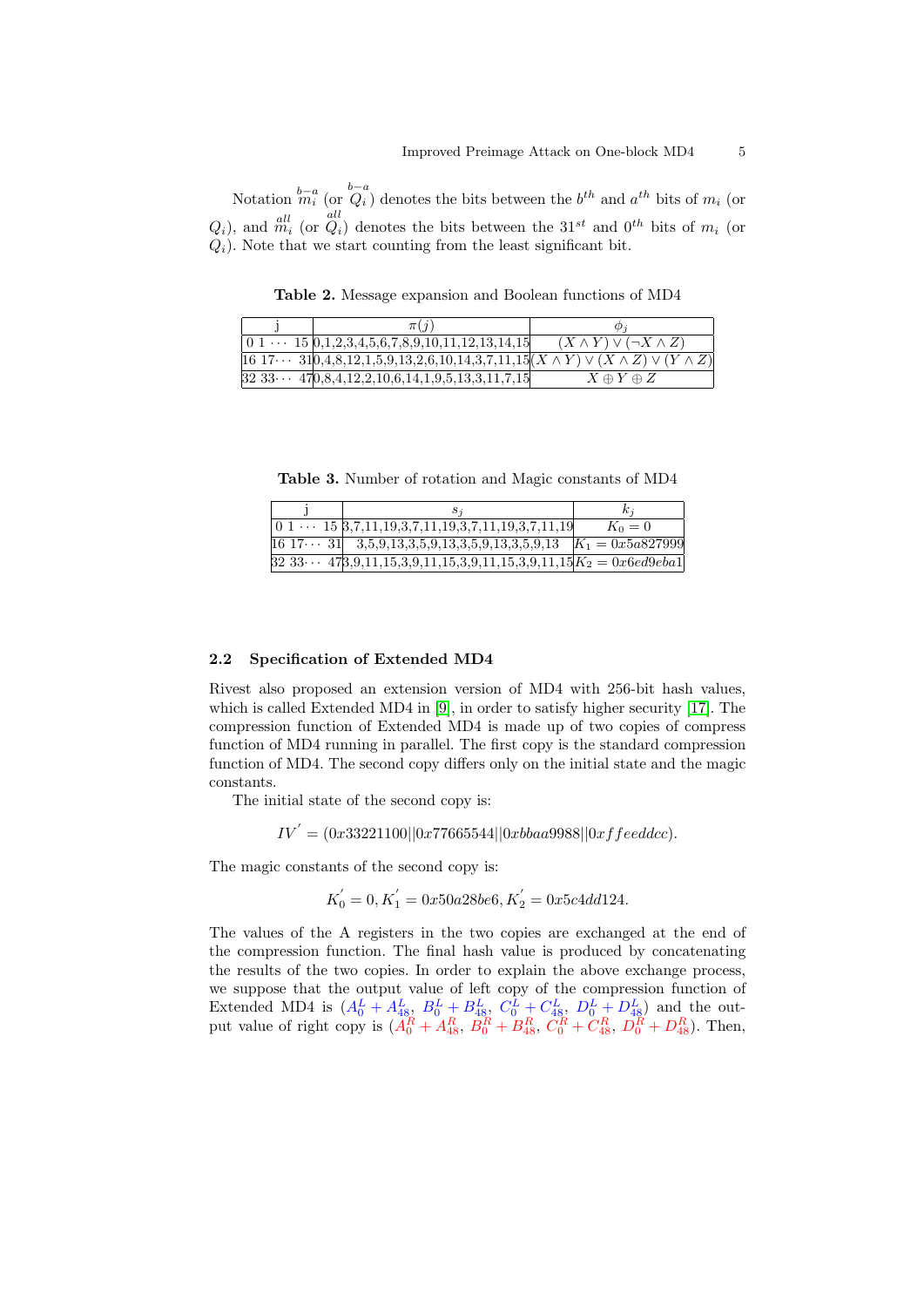after exchanged, the result of the compression function of Extended MD4 is  $(A_0^R + A_{48}^R, B_0^L + B_{48}^L, C_0^L + C_{48}^L, D_0^L + D_{48}^L, A_0^L + A_{48}^L, B_0^R + B_{48}^R, C_0^R + C_{48}^R,$  $D^R_0 + D^R_{48}$ ).

In [20], the description about the exchange process in the two copies of the compression function of Extended MD4, that the values of  $Q_{16}$ ,  $Q_{32}$  and  $Q_{48}$  in the two copies are exchanged, does not correspond to the one in [17]. But this hardly influence the complexity.

Th[e sw](#page-17-0)apping function of the compression function of Extended MD4, which is used for interaction between two copies, is different from those of RIPEMD-256 and RIPEMD-320.

# 3 Related Techniques

Here, we introduce some related techniques.

#### 3.1 Meet-in-the-Middle Attack

The meet-in-the-middle attack is a type of birthday attack and makes use of a space-time tradeoff. The unbalanced meet-in-the-middle attack was proposed first in [14]. The compression function computes forward to the given step and gets a set of results, and then the compression function computes backward and gets another set of results. The two sets of results are compared to search a intersection. The two computation procedures must be independent on each other s[o th](#page-17-0)at the birthday attack rule can be applied.

#### 3.2 Converting Pseudo-Preimage Attack into Preimage Attack

The method of converting a pseudo-preimage attack into a preimage attack was proposed first in [14]. Because the initial chaining value of pseudo-preimage is not the fixed IV, we hash a message block for connecting the fixed IV with the initial chaining value. Searching the proper message block accords with the birthday attack rule. If it takes  $2^k$  complexity to produce a pseudo-preimage in a n-bit iterated h[ash](#page-17-0) function, then the total complexity to produce a preimage is  $2^{1+\frac{n+k}{2}}$ .

### 3.3 Splice-and-Cut Technique

The splice-and-cut technique is proposed first in [3]. During a preimage attack, the hash value is given, and thus it is a constant. Therefore, the final output state subtracted from the hash value is the initial internal state in the Davies-Meyer mode. Thus we can regard the first and last steps as consecutive steps, and then any step can be considered a starting step in the [m](#page-16-0)eet-in-the-middle attack.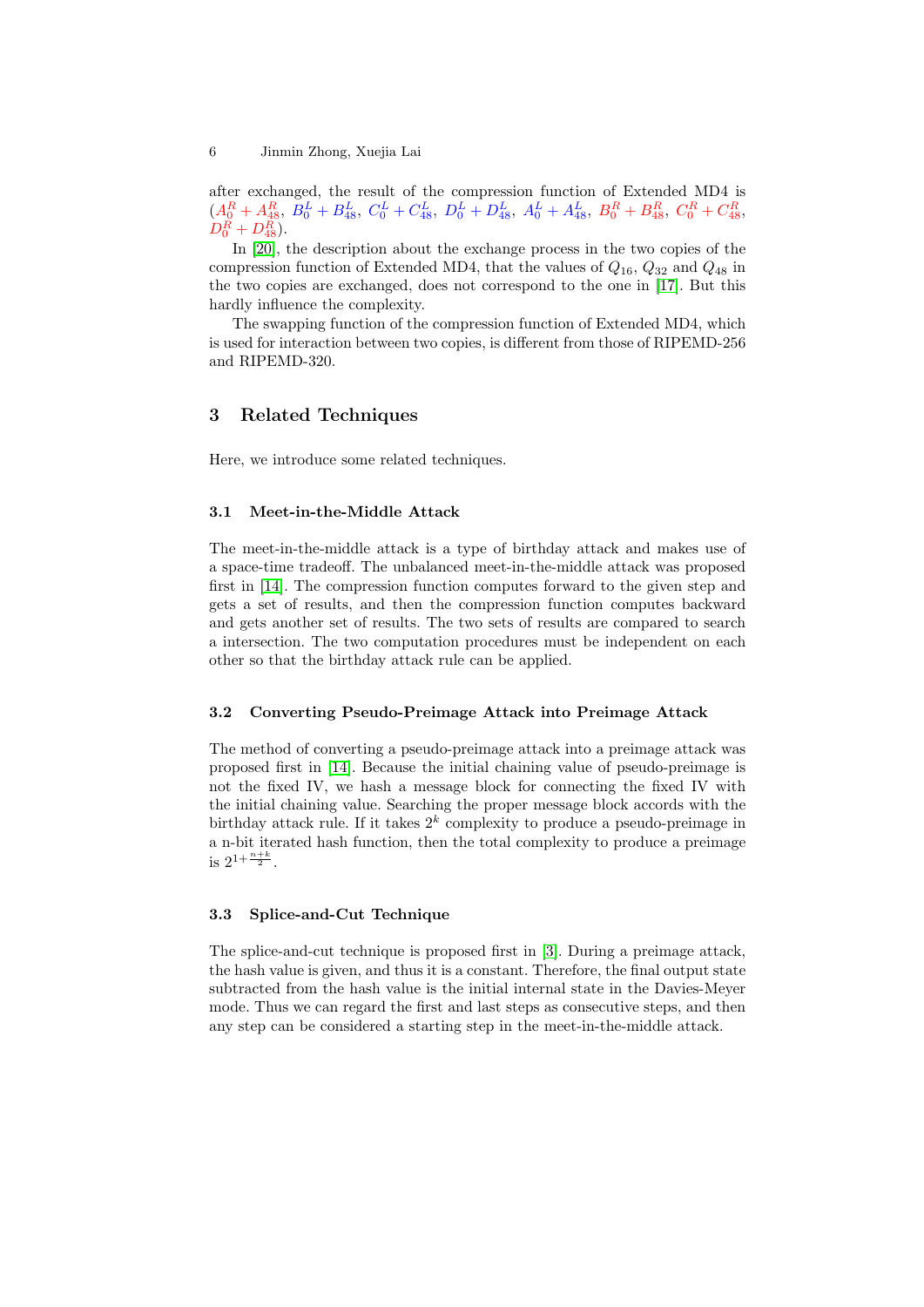### <span id="page-6-0"></span>3.4 Initial Structure Technique

The initial structure technique was proposed first in [19]. The neutral words for the two message chunks may mix in the beginning of the attack point so as to be difficult to find two independent message chunks during the meet-in-the-middle attack. This technique is used to solve the problem and helps to search better two independent message chunks for a more successful m[eet-](#page-17-0)in-the-middle attack.

# 3.5 Partial-Matching, Partial-Fixing and Indirect-Partial-Matching Techniques

The partial-matching and partial-fixing techniques are also presented first in [3]. The state update function does not update all of chaining variables of an internal state. The partial-matching technique makes use of the property so that several steps between two independent message chunks can be skipped.

If we can fix some bits of a neutral word in order to be able to continue [to](#page-16-0) compute, such technique is called the partial-fixing technique. The partial-fixing technique is the partial-matching technique in nature.

The indirect-partial-matching technique, which is proposed first in [1], is an extension of the partial-matching technique. If the computation of a matching point can be decomposed the independent computation of the functions of the neutral words, the indirect-partial-matching technique can be applied.

| Step        |                                                          |      | $\overline{2}$ | 3    | $\overline{4}$ | 5              | 6     |                                       | 8   | 9                                                | 10 |       | 12  | 13 14    |     | 15  |  |
|-------------|----------------------------------------------------------|------|----------------|------|----------------|----------------|-------|---------------------------------------|-----|--------------------------------------------------|----|-------|-----|----------|-----|-----|--|
| index       |                                                          |      | $\overline{2}$ | (3)  | -4             | $5\phantom{0}$ | $6\,$ | (7)                                   | (8) | 9                                                | 10 | -11   |     | 12 13 14 |     | 15  |  |
|             | $\leftarrow$ first chunk $\leftarrow$                    |      |                |      |                |                |       |                                       |     | $\longrightarrow$ second chunk $\longrightarrow$ |    |       |     |          |     |     |  |
| <b>Step</b> |                                                          |      |                |      |                |                |       | 16 17 18 19 20 21 22 23 24 25 26 27   |     |                                                  |    |       | 28  | 29 30    |     | -31 |  |
| index       | 0                                                        | 4    | (8)            | 12   | $\mathbf{1}$   |                |       | 5 9 13 2 6 10 14                      |     |                                                  |    |       | (3) |          | -11 | -15 |  |
|             | $\longrightarrow$ second chunk $\longrightarrow$<br>skip |      |                |      |                |                |       |                                       |     |                                                  |    |       |     |          |     |     |  |
| <b>Step</b> | 32                                                       | - 33 | 34             | 35   | -36            | -37            |       | 38 39                                 | 40  | 41                                               |    | 42 43 |     | 44 45    | 46  | 47  |  |
| index       | 0                                                        | (8)  | 4              | 12 2 |                | $10\,$         | - 6   | 14                                    | 1 9 |                                                  | 5  | -13   | (3) |          |     | 15  |  |
|             | skip                                                     |      |                |      |                |                |       | $\leftarrow$ first chunk $\leftarrow$ |     |                                                  |    |       |     |          |     |     |  |

Table 4. Message word distribution for one-block MD4 in [3]

# 4 How to Improve the Preimage Attack on One-block MD4

The message word distribution for one-block MD4 in [3] is shown in Table 4. In Table 4, the neutral word for the first chunk is  $m_8 \binom{31-11}{m_8}$  are free). The neutral words for the second chunk are  $m_3$  and  $m_7$  ( $m_7^{all}$  are free). But the value of  $m_3$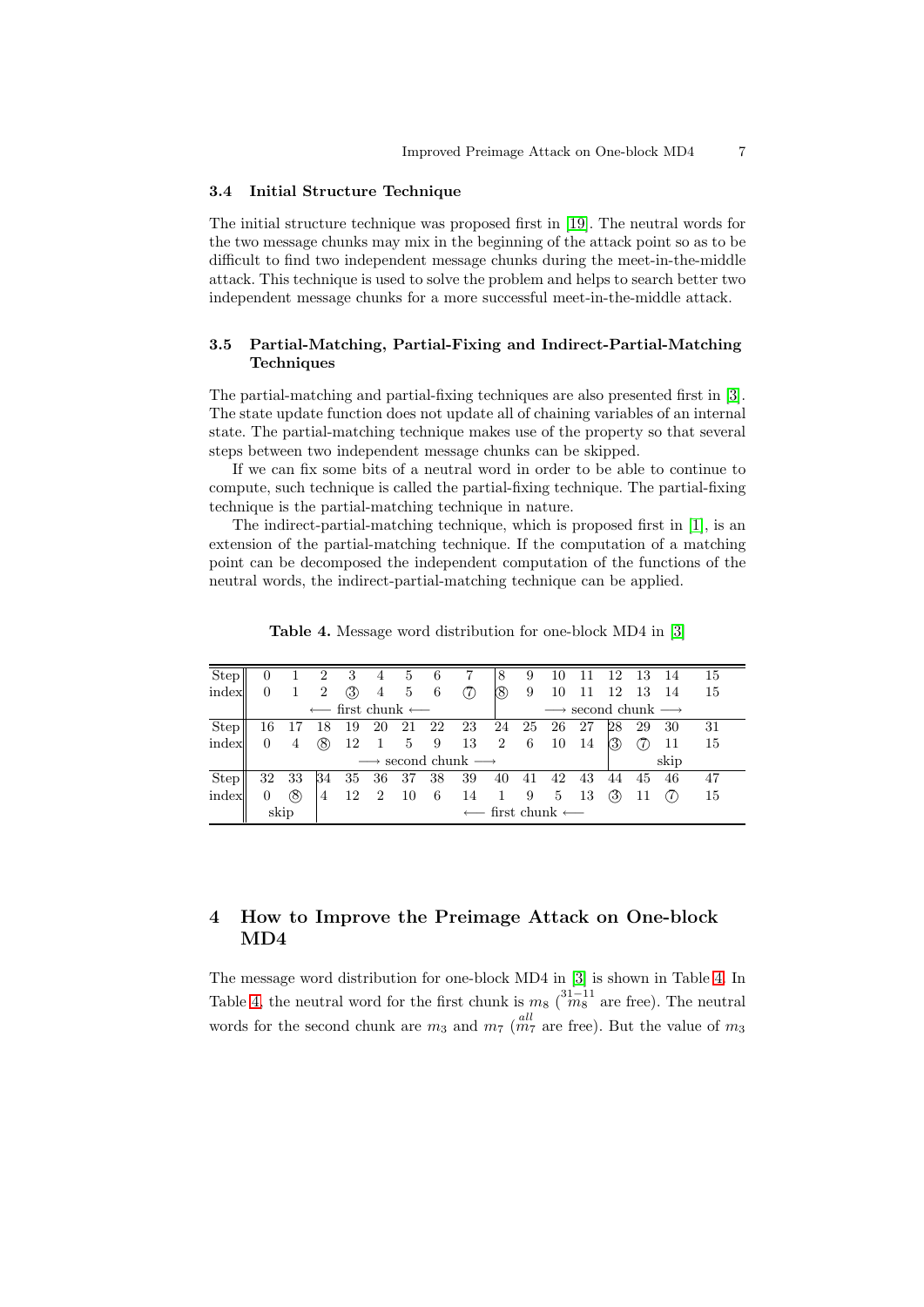<span id="page-7-0"></span>

| Step        | $\Omega$ |                                                  |                  | 3     | 4              | 5                            | 6      |                              | 8                                                | 9  | 10             |    | -12              | -13   | - 14 | 15 |  |
|-------------|----------|--------------------------------------------------|------------------|-------|----------------|------------------------------|--------|------------------------------|--------------------------------------------------|----|----------------|----|------------------|-------|------|----|--|
| index       | 0        |                                                  | 2                | (3)   | 4              | 5                            | 6      | (7)                          | (8)                                              | 9  | ¢θ             | 11 | $\mathfrak{a}_2$ | 13 14 |      | 15 |  |
|             |          |                                                  | $\longleftarrow$ |       |                | first chunk $\longleftarrow$ |        |                              | $\longrightarrow$ second chunk $\longrightarrow$ |    |                |    |                  |       |      |    |  |
| <b>Step</b> | 16       |                                                  | -18              | - 19  |                | 20 21                        | 22     |                              | 23 24 25                                         |    | 26             | 27 | 28               | 29    | -30  | 31 |  |
| index       | 0        | 4                                                | (8)              |       | -1             |                              | 5 9 13 |                              | 2                                                | 6  | $\mathbb{I}^0$ | 14 | 3                |       | -11  | 15 |  |
|             |          | $\longrightarrow$ second chunk $\longrightarrow$ | skip             |       |                |                              |        |                              |                                                  |    |                |    |                  |       |      |    |  |
| <b>Step</b> | 32       | 33                                               | 34               | 35 36 |                | 37                           | 38     | 39                           | 40                                               | 41 | 42             | 43 | 44               | -45   | 46   | 47 |  |
| index       | 0        | (8)                                              | 4                | 42    | $\overline{2}$ | $\mathfrak{g}_0$             | 6      | 14                           | -1                                               | 9  | 5              | 13 | (3)              |       |      | 15 |  |
|             |          |                                                  |                  | skip  |                |                              |        | first chunk $\longleftarrow$ |                                                  |    |                |    |                  |       |      |    |  |

Table 5. Our Message word distribution for one-block MD4

completely depends on that of  $m<sub>7</sub>$  in order to form a local collision in the first round. Therefore, the neutral word for the second chunk is only  $m_7$  in nature. The general procedure of preimage attack on one-block MD4 in [3] is as follows. We compute forward using all possible values of  $m_8$  (thereinto,  $\frac{31-11}{m_8}$  are used to compute as the free bits, and  $\frac{10-0}{m_8}$  are fixed for partial-fixing) as a variable, and store the values of  $\left(Q_{27}, Q_{28}, m_8\right)$  into the table L, then  $2^{21}$  pair[s a](#page-16-0)re produced. Then, we compute backward using  $m_7 \left( \frac{all}{m_7} \right)$  are free) as a variable and  $\frac{7-0}{m_8}$  as known values, and we get the values of  $(Q_{27}, Q_{28})$  which are used to match with the corresponding values in the table L.

Here, we introduce two propositions. The key idea of our improvements is from the following two propositions.

**Proposition 1.** If any four successive chaining variables  $(Q_i, Q_{i+1}, Q_{i+2}, Q_{i+3})$ for the forward and backward computation are matched successfully during the meet-in-the-middle attack on MD4, the chaining variables for the forward computation succeed in connecting to the ones for backward computation.

*Proof.* According to equation (1), the value of  $Q_{i+4}$  can be fixed on by the values of  $Q_i$ ,  $Q_{i+1}$ ,  $Q_{i+2}$ , and  $Q_{i+3}$  during the forward computation. Similarly, the values of  $Q_{i+5}$ ,  $Q_{i+6}$ ,  $\cdots$ ,  $Q_{48}$  can be fixed on.

According to equation (2), the value of  $Q_{i-1}$  can be fixed on by the values of  $Q_i$ ,  $Q_{i+1}$ ,  $Q_{i+2}$ , and  $Q_{i+3}$  d[uri](#page-3-0)ng the backward computation. Similarly, the values of  $Q_{i-2}, Q_{i-3}, \cdots, Q_0$  can be fixed on.

**Proposition 2.** For one-b[loc](#page-3-0)k  $MD<sub>4</sub>$ , let  $f<sub>1</sub>$  be the number of free bits of neutral words for the second chunk,  $b_1$  be the number of free bits of neutral words for the first chunk. Let f be the total number of all free bits of neutral words, then

$$
f = f_1 + b_1. \tag{4}
$$

Let  $n_1$  be the number of the steps in the first chunk,  $n_2$  be the number of the steps in the second chunk. Let  $t_1$  be number of the matched bits for the first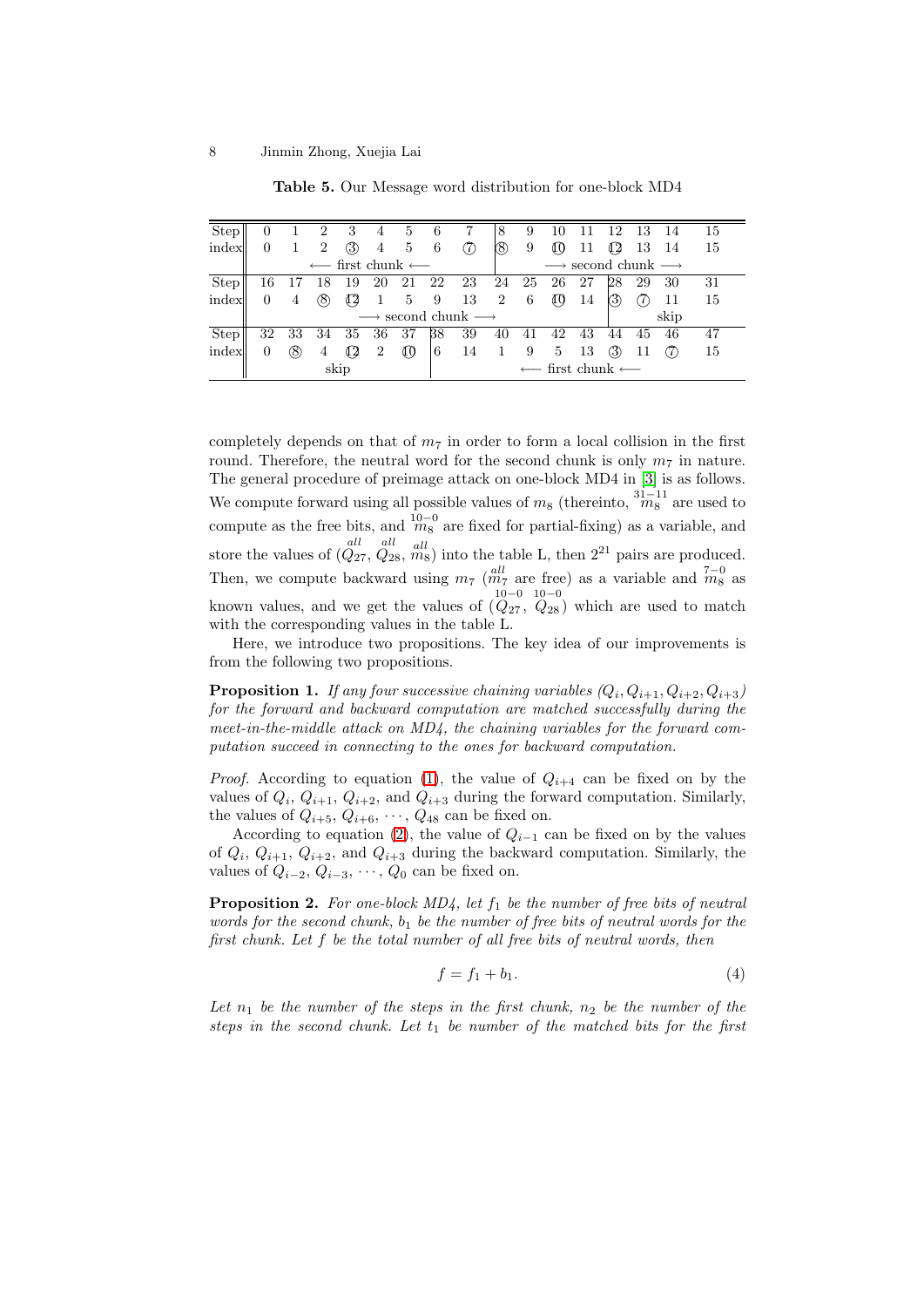matching,  $t_i$  be number of the matched bits for the  $i<sup>th</sup>$  matching,  $a_i$  be number of the computing steps between the end of the  $(i - 1)$ <sup>th</sup> matching phase and the start of the  $i^{th}$  matching phase. The time complexity of the first attack procedure (before repeated) is  $2^r$ , then

$$
2^{r} = 2^{f_1} \times \frac{n_1}{48} + 2^{b_1} \times \frac{n_2}{48} + 2^{f_1 + b_1 - t_1} \times \frac{a_1}{48} + \dots + 2^{f_1 + b_1 - \sum_{j=1}^{i} t_j} \times \frac{a_i}{48} + \dotsb
$$
 (5)

The computation in the right side of equation (5) ends with the condition that any four successive chaining values  $(Q_i, Q_{i+1}, Q_{i+2}, Q_{i+3})$  are compared, or the quantity of  $2^{f_1 + b_1 - \sum_{j=1}^i t_j} \times \frac{a_i}{48}$ , compared to the complexity of other steps, is negligible. The total time complexity to produce a preimage for one-block MD4 is

$$
C_{preimage\_complexity} = 2^{128 - f + r}.\tag{6}
$$

Proof. According to the procedure in the meet-in-the-middle attack, we know the first attack procedure is made up of the computation of the first chunk (i.e. backward computation), the computation of the second chunk (i.e. forward computation), and the computation of the matching procedure. If any four successive chaining variables  $(Q_i, Q_{i+1}, Q_{i+2}, Q_{i+3})$  are matched entirety, the meet-in-the-middle attack succeeds, otherwise, it fails and needs to repeat the attack procedure. Furthermore, if the quantity of  $2^{f_1+b_1-\sum_{j=1}^{i}t_j} \times \frac{a_i}{48}$ , compared to the complexity of other steps, is negligible, the quantity is not needed to add to the time complexity. Therefore, the time complexity of the first attack procedure (before repeated) is shown by equation (5). The attack is statistical. Because the number of the bits of the chaining variables  $(Q_i, Q_{i+1}, Q_{i+2}, Q_{i+3})$ is 128, and the number of total free bits is  $f$ , the first attack procedure needs to repeat  $2^{128-f}$  times. Thus the total time complexity to produce a preimage for one-block MD4 is shown by equation (6).

We should make  $-f + r$  as little as possible according to Proposition 2, moreover we can compute the optimal complexity by the program, as shown in Appendix A, according to Proposition 2.

We explain how to improve the complexity through the following three ways. The following three ways can be used independently, and also be combined [to](#page-7-0) improve the complexity.

#### 4.1 Improvement One

According to Proposition 1, we can try to store the partial values of  $(Q_{25}, Q_{26}, Q_{26})$  $(Q_{27}, Q_{28})$  for comparing, instead of those of  $(Q_{27}, Q_{28})$ , in order to improve the complexity. There is a statement in [3], that "In MD4, up to four steps can be additionally skipped by the partial-fixing technique ". But we discover that six steps can be additionally [s](#page-7-0)kipped by the partial-fixing technique, i.e., we can compute the partial values of  $Q_{30}$ ,  $Q_{29}$ ,  $Q_{28}$ ,  $Q_{27}$ ,  $Q_{26}$  and  $Q_{25}$  using the partial value of  $m_8$  by the partial-fixing tech[niq](#page-16-0)ue. In [3], they only compute the partial values of  $Q_{30}$ ,  $Q_{29}$ ,  $Q_{28}$  and  $Q_{27}$  using the partial value of  $m_8$ . We conjecture that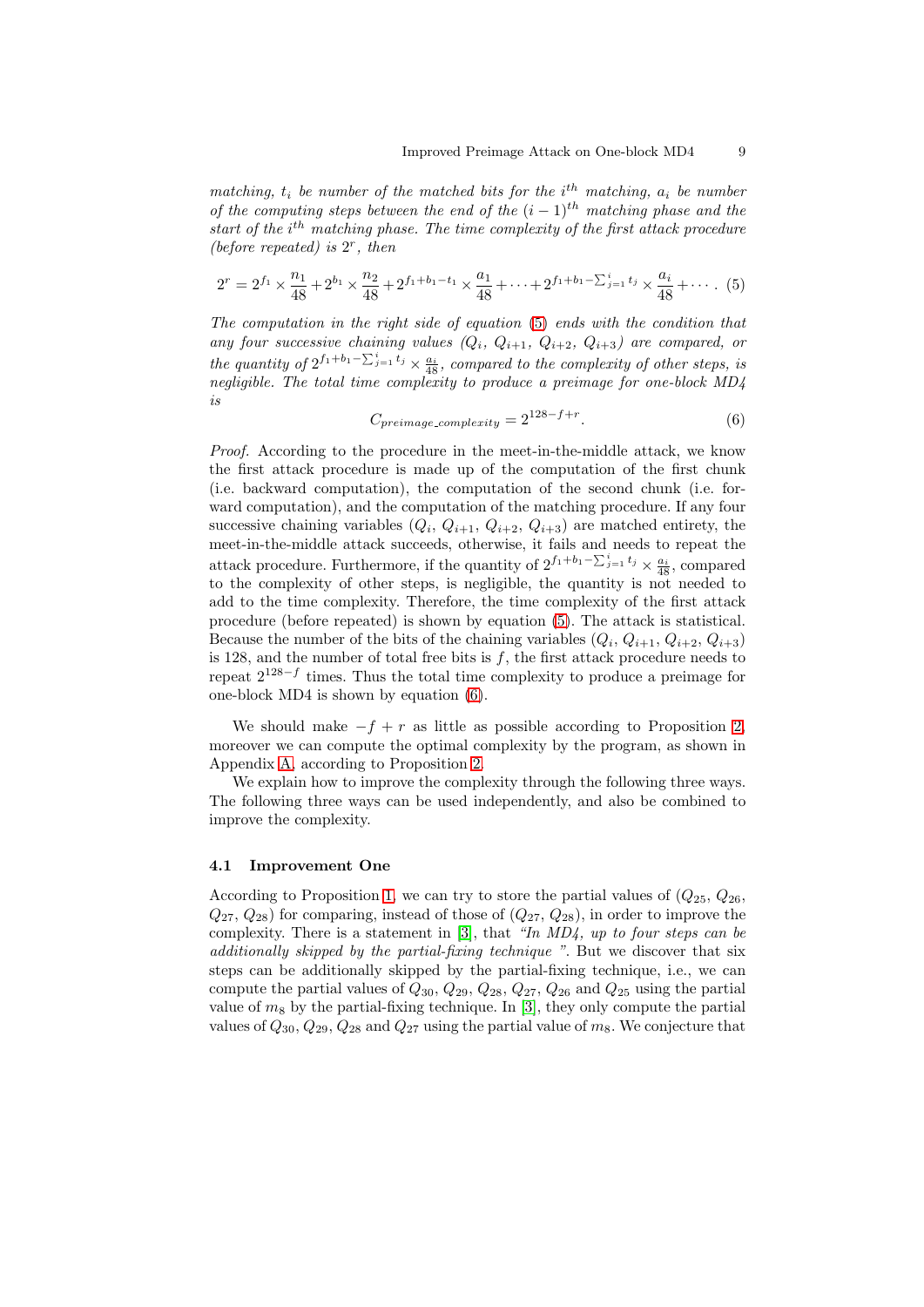#### 10 Jinmin Zhong, Xuejia Lai

the reason why the partial values of  $Q_{26}$  and  $Q_{25}$  are not continued to compute in [3] is that the neutral word  $m_7$  is met when  $Q_{26}$  is computed. Though  $m_7$ is a neutral word for the second chunk, the value of  $m<sub>7</sub>$  is known during the backward computation, so we can still compute  $Q_{26}$  using  $m_7$ . We combine the above observation with the idea from Proposition 2 to improve the complexity. We [co](#page-16-0)mpute forward using all possible values of  $m_8$  (thereinto,  $\frac{31-8}{m_8}$  are free and  $\frac{7-0}{m_8}$  are fixed for partial-fixing) as a variable, and store the values of  $\left(\frac{du}{Q_{25}},\frac{du}{Q_{26}},\right)$ all all  $\hat{Q}_{27}$ ,  $\hat{Q}_{28}$ ,  $\hat{m}_8$ ) into the table L, where  $2^{24}$  pairs [pro](#page-7-0)duced are saved. Then, we compute two more steps backward to get the values of  $\hat{Q}_{25}^{2-0}$  and  $\hat{Q}_{26}$ , thus we can compare  $(\overline{Q}_{25}, \overline{Q}_{26}, \overline{Q}_{27}, \overline{Q}_{28})$  with the corresponding values in the table L. This can improve the complexity with  $2^{3.5}$  factor compared to the original one in [3].

#### 4.2 Improvement Two

W[e k](#page-16-0)now that the neutral word  $m_7$  for the second chunk has 32 free bits, while the neutral word  $m_8$  for the first chunk only has 24 free bits, in Table 4. The number of free bits of  $m_8$ , which is less than that of  $m_7$ , is a big bottleneck for improve the complexity according to Proposition 2. We should manage to increase the number of the free bits of the neutral words for the first chunk according to Proposition 2 if we want to improve the complexity about prei[ma](#page-6-0)ge attack on one-block MD4 further. Based on the above idea, we try to search new neutral words for the first chunk. There are only [six](#page-7-0) message words, i.e.,  $(m_3, m_7, m_{11},$  $m_{15}, m_0, m_8$ , in the skip interval in Table 4, where  $m_3, m_7$  and  $m_8$  have been used as neu[tra](#page-7-0)l words. Thus, we test other message words, i.e.,  $(m_{11}, m_{15}, m_0)$ , and find they can not be used as neutral words. Therefore, we have no choice but to extend the skip interval. We add  $m_4$ , which is next to  $m_8$  in the third round, to the skip interval. Then we test  $m_4$  $m_4$ , and find that it cannot be used as a neutral word for the first chunk. Anyway, we continue to test  $m_{12}$ , which is next two steps to  $m_8$  in the third round. Luckily,  $m_{12}$  can be used as a neutral word for the first chunk. But we meet another problem that  $m_{12}$  is next two steps to  $m_8$  in the third round, and how do we overcome the two steps? We try to use the partial-fixing technique to deal with it, i.e., some bits of  $m_{12}$  are fixed and the other bits of  $m_{12}$  are used as free bits so that we can continue to compute backward with the fixed bits of  $m_{12}$  and get the free bits of  $m_{12}$  for improving the meet-in-the-middle attack. As a result, it is feasible. In the same way,  $m_{10}$  can also be used as a neutral word for the first chunk. Therefore, the sum of the free bits which  $m_8$ ,  $m_{12}$  and  $m_{10}$  can provide is much more than the one which  $m_8$  can do. Because  $m_8$ ,  $m_{12}$  and  $m_{10}$  are used as neutral words for the first chunk, moreover, all of them are used by the partial-fixing. We call the technique multi-neutral-word partial-fixing. The multi-neutral-word partialfixing technique is a variation of the partial-fixing technique, where multiple neutral words in one message chunk are partially fixed to skip more steps for the matching-part in the meet-in-the-middle attack and get more message free bits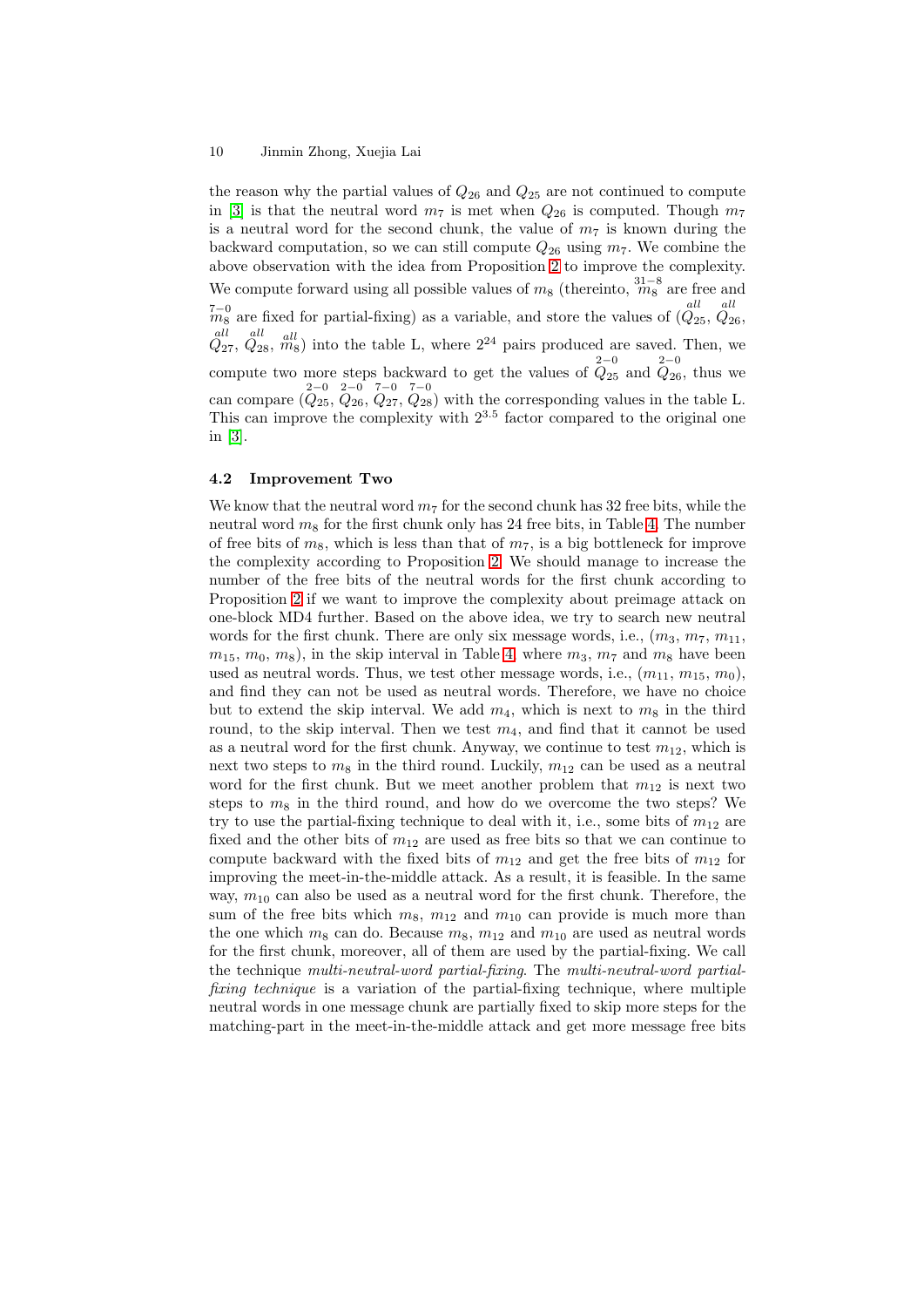to improve the meet-in-the-middle attack. We can additionally skip ten steps for the matching-part for the preimage attack on one-block MD4 (even eleven steps for the matching-part for the preimage attack on Extended MD4) using the multi-neutral-word partial-fixing technique, instead of four steps claimed in [3]. We may find more neutral words and better message chunks using the multineutral-word partial-fixing technique. These results are shown in Tables 5 and 6.

#### [4.3](#page-16-0) Improvement Three

[W](#page-13-0)e apply the partial-matching and indirect-partial-matching techniques simultaneously to compare the chaining variables during the meet-in-the-middle attack. Though this can only slightly improve the complexity, we first show that the two techniques can be applied simultaneously.

$$
Q_{29} = (Q_{25} + \phi_{28}(Q_{28}, Q_{27}, Q_{26}) + t_2 + m_3) \ll 3. \tag{7}
$$

We cannot compute  $Q_{29}$  during the forward computation according to equation (7) as  $m_3$  is an unknown value. But we can compute  $X=Q_{25}+\phi_{28}(Q_{28}, Q_{27}, Q_{27})$  $Q_{26}$ )+ $t_2$ . Then we can save  $(Q_{26}, Q_{27}, Q_{28}, X)$ , instead of  $(Q_{25}, Q_{26}, Q_{27}, Q_{28})$ , in the table L. The procedures are shown in Steps 3b and 3c in Section 5.1. Note that we can not store  $(Q_{25}, Q_{26}, Q_{27}, Q_{28}, X)$  into the table L for comparing. It is because X is derived from  $Q_{25}$ ,  $Q_{26}$ ,  $Q_{27}$  and  $Q_{28}$ , and the entropy of X exists those of  $Q_{25}$ ,  $Q_{26}$ ,  $Q_{27}$  and  $Q_{28}$ .

The following equation (8) is from Step 4i in Section 5.1.

$$
Q_{29} = (Q_{33} \gg 3) - \phi_{32}(Q_{32}, Q_{31}, Q_{30}) - m_0 - t_3
$$
\n(8)

Some bits of  $Q_{29}$  can be computed according to equation (8) and  $m_3$  is a known value during the backward computation. Let  $\overline{X}^{10-0} = \overline{X}^{13-0}$   $\gg$  3) –  $\overline{m}^{all}$ such that we can compare  $\left(Q_{26}, Q_{27}, Q_{28}, X\right)$ , instead of  $\left(Q_{25}, Q_{26}, Q_{27}, Q_{28}\right)$ , with  $(Q_{26}, Q_{27}, Q_{28}, X)$  in the table L. The procedures are shown in Steps 4i ∼ 4n in Section 5.1.

The method can provide two advantages. One advantage is that we can compare more known bits of  $X \stackrel{10-0}{(X)}$  are known) than those of  $Q_{25} \stackrel{8-0}{(Q_{25} \text{ are known})}$ . The other is that we can take less cost as  $X$  is computed and compared more earlier than  $Q_{25}$  during the backward computation.

### 5 Preimage Attack on One-block MD4

#### 5.1 Attack Procedure of One-block MD4

Assume that the given hash value is H.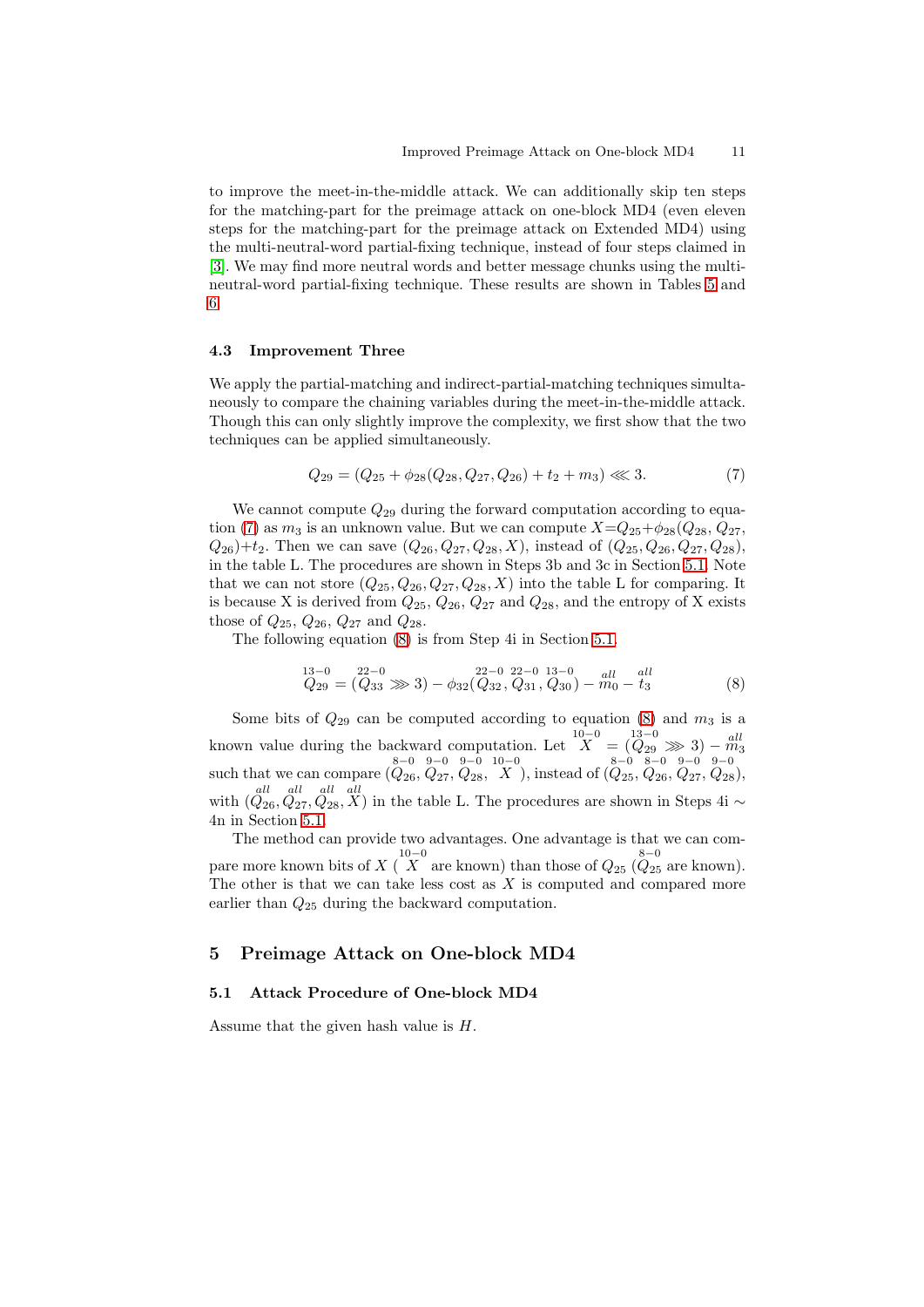- 12 Jinmin Zhong, Xuejia Lai
- 1. Set  $p_{48} = H IV(p_0)$ .

Set  $C_1, C_2, C_3$  and  $C_4$  random values.

Set the MSB of  $m_{13}$  one, the others bits of  $m_{13}$  random value,  $m_{14} = 447$ and  $m_{15} = 0$  to satisfy the padding rule for one-block message. Set  $\stackrel{14-0}{m_8}$ ,  $\stackrel{22-0}{m_{10}}$ ,  $\stackrel{22-0}{m_{12}}$  and  $m_i(i \in \{9, 11\})$  random values.

Compute  $p_{47} = R_{47}^{-1}(p_{48}, m_{15})$ . (Note  $p_{48}$  and  $m_{15}$  are known.)

- 2. Compute the following equation,
	- (a)  $m_0 = (C_4 \gg s_0) Q_{-3} \phi_0(Q_0, Q_{-1}, Q_{-2})$
	- (b)  $m_1 = (C_3 \gg s_1) Q_{-2} \phi_1(C_4, Q_0, Q_{-1})$
	- (c)  $m_2 = (C_3 \gg s_2) Q_{-1} \phi_2(C_3, C_4, Q_0)$ (d)  $m_4 = (0 \gg s_4) - C_4 - C_3$
	- (e)  $m_5 = 1 C_3 C_3 = 1 2C_3$
	-
	- (f)  $m_6 = (C_2 \gg s_6) C_3$
- 3. For all possible values of  $m_8$ ,  $m_{10}$  and  $m_{12}$  (thereinto,  $\frac{31-15}{m_8}$ ,  $\frac{31-23}{m_{10}}$ , and  $\frac{31-23}{m_{12}}$ are free, so there are  $35 (= 17 + 9 + 9)$  free bits in total), do the following,
	- (a)  $p_{i+1} = R_i(p_i, m_{\pi(i)})$ , for  $j = 8, 9, ..., 27$ .
	- (b) Let  $X = Q_{25} + \phi_{28}(Q_{28}, Q_{27}, Q_{26}) + t_2$  (Note  $Q_{29} = (X + m_3) \ll 3$ )
	- (c) make the table L which saves  $(m_8, m_{10}, m_{12}, Q_{26}, Q_{27}, Q_{28}, X)$ , and the size of the table L is  $2^{35} \times 7$  words.
- 4. For all possible values  $m_7 \left( \frac{all}{m_7}, 32 \right)$  free bits in total), do the following,
	- (a)  $* = (C_1 \gg s_7) \phi_7(C_2, 1, 0) m_7$
	- (b)  $m_3 = (* \gg s_3) Q_0 \phi_3(C_3, C_3, C_4)$
	- (c)  $p_j = R_j^{-1}(p_{j+1}, m_{\pi(j)})$ , for  $j = 46, 45, ..., 38$ .  $\left(\begin{smallmatrix} 22-0 & all & all & all & all & all \\ Q_{34} &=(Q_{38} \ggg 9)-\phi_{37}(Q_{37},Q_{36},Q_{35})-m_{10}-t_3 \end{smallmatrix}\right)$
	-
	- (e)  $\frac{22-0}{Q_{33}} = (\frac{all}{Q_{37}} \ggg 3) \phi_{36}(\frac{all}{Q_{36}}, \frac{all}{Q_{35}}, \frac{22-0}{Q_{34}}) \frac{all}{m_2} \frac{all}{t_3}$ <br>  $\frac{all}{22-0} \frac{22-0}{22-0} \frac{all}{22-0}$  $\frac{22-0}{m_{12}}$  – all t3
	- (f)  $Q_{32} = (Q_{36} \gg 15) \phi_{35}(Q_{35}, Q_{34}, Q_{33}) (g)$   $Q_{31} = (Q_{35} \gg 11) - \phi_{34}(Q_{34}, Q_{33}, Q_{32})$  $m_4^{\textit{all}}$  – all t3

$$
(8) \quad 831 = (835 \gg 11) = (934)(834, 833, 832) = m4 = 63
$$
  
\n
$$
(13-0) \quad 22-0 \quad 22-0 \quad 22-0 \quad 24-0 \quad 14-0 \quad 14-0
$$
  
\n
$$
(13-0) \quad 24-0 \quad 24-0 \quad 14-0 \quad 14-0
$$

- (h)  $Q_{30}^{13-0} = (Q_{34}^{22-0} \gg 9) \phi_{33}(Q_{33}, Q_{32}, Q_{31}) \phi_{32-0}^{22-0} \phi_{32-0}^{22-0} \phi_{33-0}^{22-0} \phi_{32-0}^{22-0}$  $m_8$  $-t_3$
- (i)  $Q_{29} = (Q_{33} \gg 3) \phi_{32}(Q_{32}, Q_{31}, Q_{30}) m_0 t_3$ (j)  $X^{10-0} = (Q_{29} \gg 3) - \frac{all}{m_3}$
- 
- (k)  $Q_{28} = (Q_{32} \gg 13) \phi_{31}(Q_{31}, Q_{30}, Q_{29}) m_{15} t_2$
- (1)  $Q_{27} = (Q_{31} \gg 9) \phi_{30}(Q_{30}, Q_{29}, Q_{28}) m_{11}^{all} t_2^{all}$ <br>  $8-0^{13-0} = (Q_{31} \gg 9) \phi_{30}(Q_{30}, Q_{29}, Q_{28}) m_{11}^{all} t_2^{all}$
- 
- (m)  $\hat{Q}_{26} = (\hat{Q}_{30} \gg 5) \phi_{29} (\hat{Q}_{29}, \hat{Q}_{28}, \hat{Q}_{27}) \hat{m}_7 \hat{t}_2$
- (n) Compare  $(Q_{26}, Q_{27}, Q_{28}, X)$  with  $(Q_{26}, Q_{27}, Q_{28}, X)$  in the table L, and then  $40 (= 9 + 10 + 10 + 11)$  bits take part in comparison, so  $2^{27}$  $(= 2^{32} \times 2^{35} \times 2^{-40})$  pairs remain.
- (o) If matched, compute all of bits of  $Q_{34}$  with the corresponding  $m_{10}$  in the table L,  $Q_{33}$ , all of bits of  $Q_{32}$  with the corresponding  $m_{12}$  in the table L,  $Q_{31}$ ,  $Q_{30}$  with the corresponding  $m_8$  in the table L, and then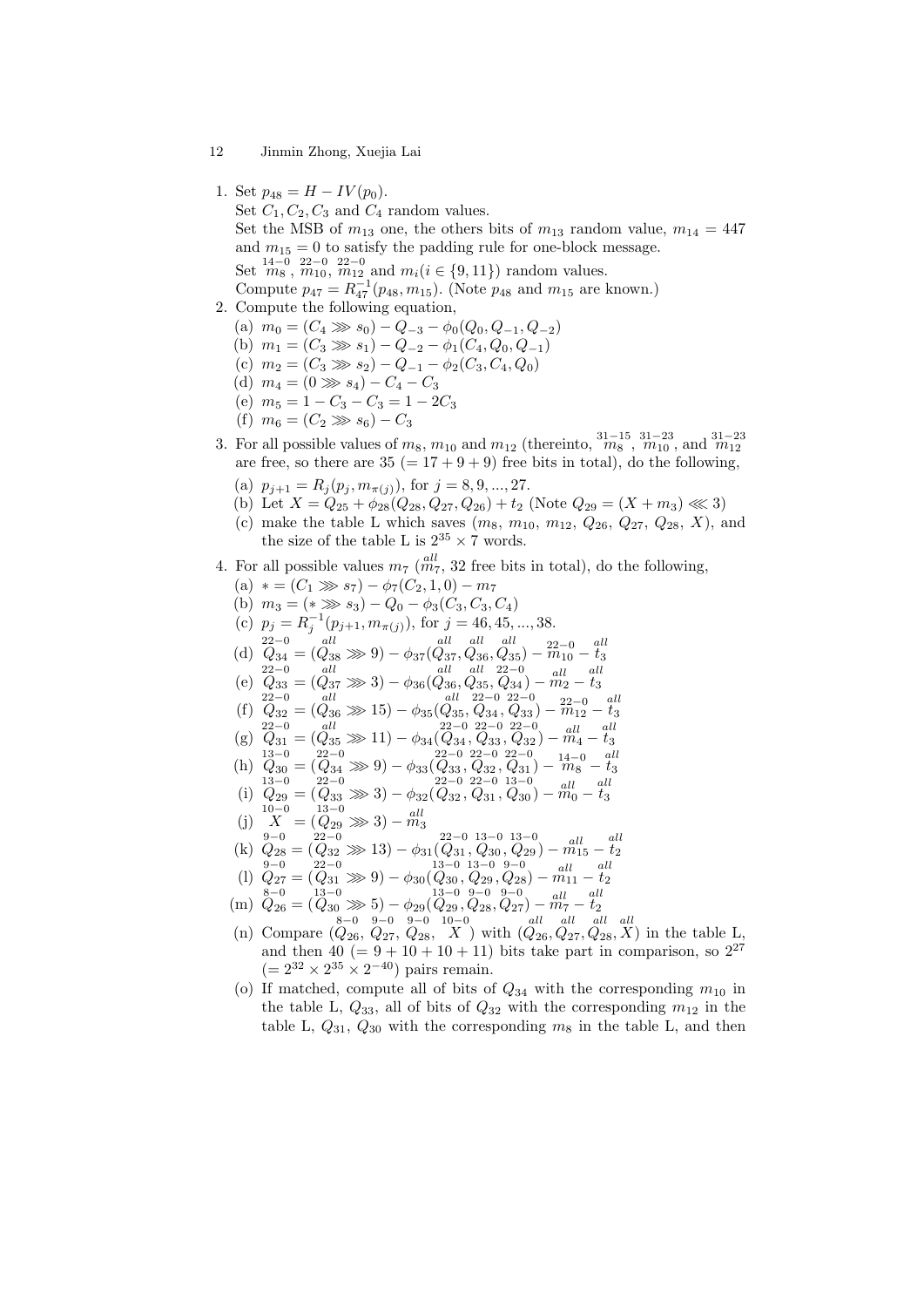compute all of bits of  $Q_{29}$  and X using the remained pairs, respectively. Compare  $\overline{X}$  with X in the table L, i.e., compare the remained 21 bits

of X, and  $2^6$  (=  $2^{27} \times 2^{-21}$ ) pairs remain.

(p) Compute  $Q_{28}$ ,  $Q_{27}$ , and  $Q_{26}$ , and then compare them with  $Q_{28}$ ,  $Q_{27}$  and  $Q_{26}$  in the table L using the remained pairs. If all of bits are matched,  $m_0, m_1, ..., m_{15}$  as a preimage returns, otherwise, repeat the attack procedure.

#### 5.2 Complexity Analysis for Preimage Attack on One-block MD4

(We use CF to represent compression function operations.)

- 1. The cost in Step 1 and Steps 2a∼2f compared to that of other steps is negligible.
- 2. The cost in Steps 3a and 3b is approximately  $2^{35} \times \frac{20+1}{48}$  CF. The memory requirements in Step 3c is  $2^{35} \times 7$  words.
- 3. The cost in Steps 4a, 4b, and 4c is  $2^{32} \times \frac{1}{48}$  CF,  $2^{32} \times \frac{1}{48}$  CF and  $2^{32} \times \frac{9}{48}$  CF, respectively. The total cost in Steps  $4d\sim 4m$  is  $2^{32} \times \frac{10}{48}$  CF.
- 4. The cost in Step 4n is negligible. After comparison in Step 4n, 2<sup>26</sup> pairs remain.
- 5. In Step 4o, the cost of computing  $Q_{34}$ ,  $Q_{33}$ ,  $Q_{32}$ ,  $Q_{31}$ ,  $Q_{30}$ ,  $Q_{29}$ , and X is  $2^{27} \times \frac{7}{48}$  CF. The cost in Step 4p is negligible.
- 6. The complexity is approximately  $2^{33.98}$  ( $\approx 2^{35} \times \frac{20+1}{48} + 2^{32} \times \frac{21}{48} + 2^{27} \times \frac{7}{48}$ ) CF from Step 1 to Step 4m.  $2^{67}$  (=  $2^{35} \times 2^{32}$ ) pairs are produced in Steps 3 and 4 in total. Therefore, it needs to repeat  $2^{61}$  (=  $2^{128-67}$ ) times. The total complexity to produce a preimage of MD4 is  $2^{94.98}$  (=  $2^{33.98} \times 2^{61}$ ) CF. The memory requirements are  $2^{35} \times 7$  words, i.e., the one in Step 3c. The program codes, which are used to compute the optimal complexity of preimage on one-block MD4, are in Appendix A.

### 6 Preimage Attack on Extended MD4

We still use the message word distribution sho[wn](#page-18-0) in Table 5 as the one for preimage on two-block Extended MD4. In order to facilitate comparison, we also display the message word distribution shown in Table 7, which is used for both preimage attack on two-block Extended MD4 in [20] and preimage attack on two-block MD4 in [3].

For the preimage attack on two-block Extended MD4, we use the message words  $(m_3, m_7)$  as the neutral words for the second chunk [an](#page-13-0)d  $(m_8, m_{10}, m_{12})$ as the neutral words for the first chunk, while the ne[utra](#page-17-0)l word for the second chunk is  $m_7$  and the [neu](#page-16-0)tral word for the first chunk is  $m_8$  in [20].

We continue to analyze the message word distribution in Table 5 in order to improve the complexity further. We check if it is possible to put  $m_6$  in round 3 into the skip interval and make it be a neutral word for the first chunk. However,  $m_6$  in round 1 is in the first chunk. If we would regard  $m_6$  as a [neu](#page-17-0)tral word for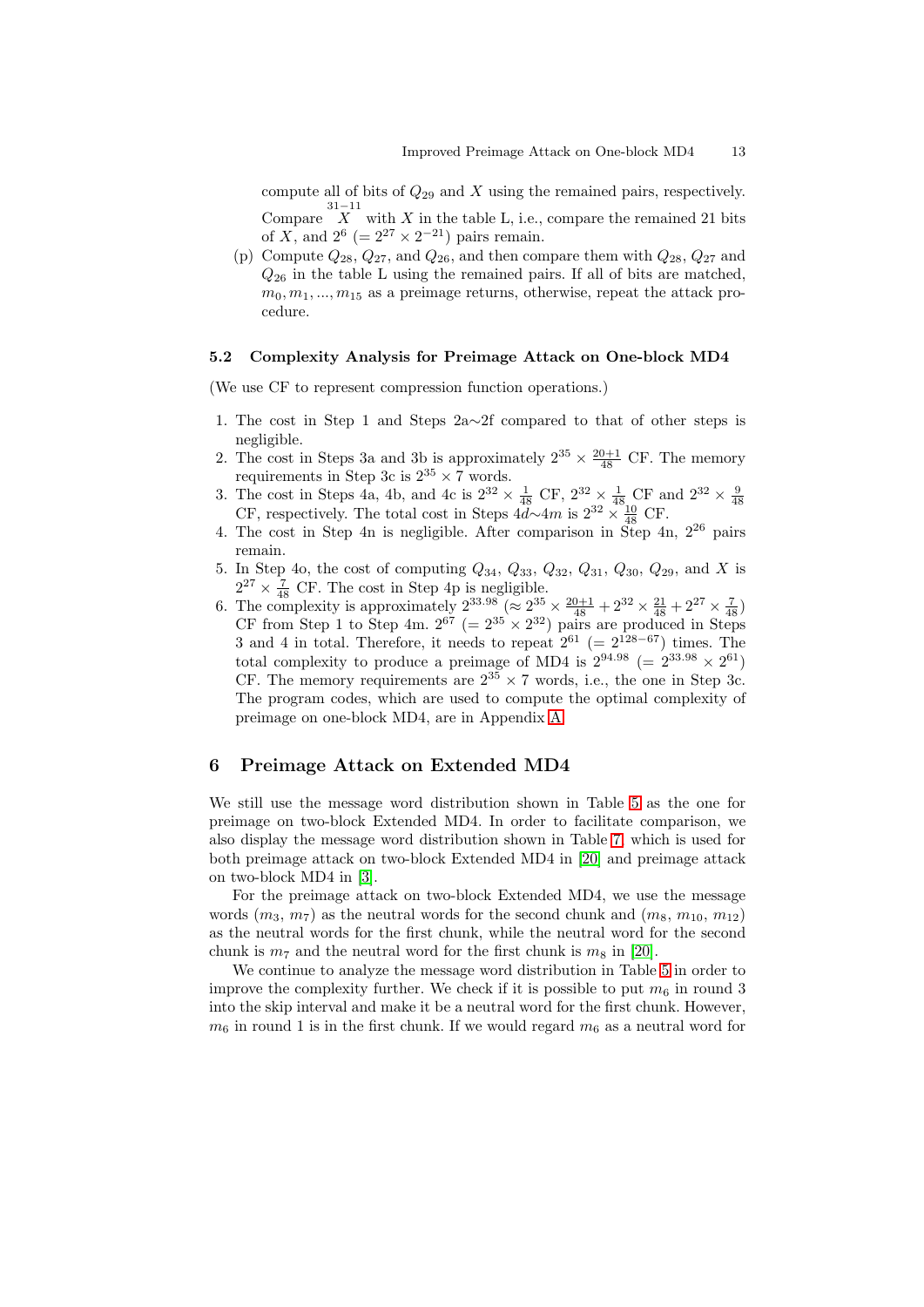<span id="page-13-0"></span>

| <b>Step</b> | $\Omega$       | $\mathbf{1}$ | 2              | - 3 | $\overline{4}$ | 5                                                | 6           |                      | 8   | 9                 | 10   | 11                                            | -12 | 13                                               | - 14 | 15  |  |  |
|-------------|----------------|--------------|----------------|-----|----------------|--------------------------------------------------|-------------|----------------------|-----|-------------------|------|-----------------------------------------------|-----|--------------------------------------------------|------|-----|--|--|
| index       | $\Omega$       |              | $\overline{2}$ | (3) | 4              | 5                                                | $\circledS$ | (1)                  | (8) | 9                 | αu   | 11                                            | 42  | 13 14                                            |      | -15 |  |  |
|             |                |              |                |     |                | $\longleftarrow$ first chunk $\longleftarrow$    |             | initial<br>structure |     |                   |      |                                               |     | $\longrightarrow$ second chunk $\longrightarrow$ |      |     |  |  |
| <b>Step</b> |                |              | 16 17 18 19 20 |     |                | 21                                               | 22          | 23                   | 24  | -25               | 26   | 27                                            | 28  | 29                                               | 30   | 31  |  |  |
| index       | $\Omega$       | 4            | (8)            | 42  |                | 5                                                | 9           | 13                   | 2   | $\left( 6\right)$ | 40   | 14                                            | (3) |                                                  | 11   | 15  |  |  |
|             |                |              |                |     |                | $\longrightarrow$ second chunk $\longrightarrow$ |             |                      |     |                   |      |                                               |     |                                                  | skip |     |  |  |
| Step        |                |              | 32 33 34 35 36 |     |                | 37                                               | 38          | 39                   | 40  | 41                | 42   | 43                                            | 44  | 45                                               | 46   | 47  |  |  |
| index       | $\overline{0}$ | (8)          | 4              | 42  | $\overline{2}$ | $\mathbb{I}^0$                                   | $\circledS$ | 14                   | 1   | 9                 | 5 13 |                                               | (3) | 11                                               | (7)  | 15  |  |  |
|             |                |              |                |     | skip           |                                                  |             |                      |     |                   |      | $\longleftarrow$ first chunk $\longleftarrow$ |     |                                                  |      |     |  |  |

Table 6. Our Message word distribution for two-block Extended MD4

Table 7. Message word distribution for two-block Extended MD4 in [20]

| Step  | $\overline{0}$ |                                               | $\overline{2}$ | 3                         | 4              | 5                | 6   | 7                                                | 8             | 9                                                | 10 | -11  | - 12                      | - 13 | - 14 | 15  |  |  |
|-------|----------------|-----------------------------------------------|----------------|---------------------------|----------------|------------------|-----|--------------------------------------------------|---------------|--------------------------------------------------|----|------|---------------------------|------|------|-----|--|--|
| index | $\theta$       |                                               | 2              | $\overline{\phantom{a}3}$ | $\overline{4}$ | $5\phantom{.00}$ | 6   | (7)                                              | (8)           | 9                                                | 10 | -11  | 12 13 14                  |      |      | 15  |  |  |
|       |                | $\longleftarrow$ first chunk $\longleftarrow$ |                |                           |                |                  |     |                                                  |               | $\longrightarrow$ second chunk $\longrightarrow$ |    |      |                           |      |      |     |  |  |
| Step  | 16             |                                               |                | 18 19                     |                |                  |     | 20 21 22 23 24 25 26 27                          |               |                                                  |    |      | 28                        | 29   | -30  | 31  |  |  |
| index | $\Omega$       | 4                                             | (8)            | 12                        | $\mathbf{1}$   |                  |     | 5 9 13 2 6 10 14 3                               |               |                                                  |    |      |                           |      | 11   | -15 |  |  |
|       |                |                                               |                |                           |                |                  |     | $\longrightarrow$ second chunk $\longrightarrow$ |               |                                                  |    |      |                           |      | skip |     |  |  |
| Step  | 32             | 33                                            | 34             |                           | 35 36 37       |                  |     | 38 39                                            | 40            | -41                                              | 42 | 43   | 44                        | 45   | 46   | 47  |  |  |
| index | 0              | (8)                                           | 4              | 12                        | $\overline{2}$ | -10              | - 6 | -14                                              | $\frac{1}{2}$ | 9                                                |    | 5 13 | $\overline{\phantom{a}3}$ | - 11 |      | 15  |  |  |
|       | skip           |                                               |                |                           |                |                  |     | $\longleftarrow$ first chunk $\longleftarrow$    |               |                                                  |    |      |                           |      |      |     |  |  |

the first chunk, we must try to put  $m_6$  in round 1 into the second chunk. We find that  $m_6$  in round 1 is next to  $m_7$ , which is a neutral word for the second chunk. Hence, we can move the splitting point one step leftward and apply a 2-step initial structure to  $m_6$  and  $m_7$  in round 1, as shown in Fig. 2, and then  $m_6$  is changed with  $m_7$  in round 1 so that  $m_6$  can be a neutral word for the first chunk, and  $m<sub>7</sub>$  remains unchanged and is still a neutral word for the second chunk, as shown in Table 6. Our preimage attack procedure on Extended MD4 is similar to that on one-block MD4. The interaction between the copie[s o](#page-14-0)f Extended MD4 is simple and easy to deal with according to the description in Section 2.2.

Finally, we improve the results about the pseudo-preimage and preimage attacks on Extended MD4 at the complexity  $2^{203.8}$  and  $2^{230.9}$ , respectively. The detailed attack procedure is presented in next section.

#### 6.1 Attack Procedure of Extended MD4

Assume that the given hash value is H, and  $H_{exchange}$  is the value of H exchanged, after the values of the A registers in the two copies are exchanged according to Section 2.2.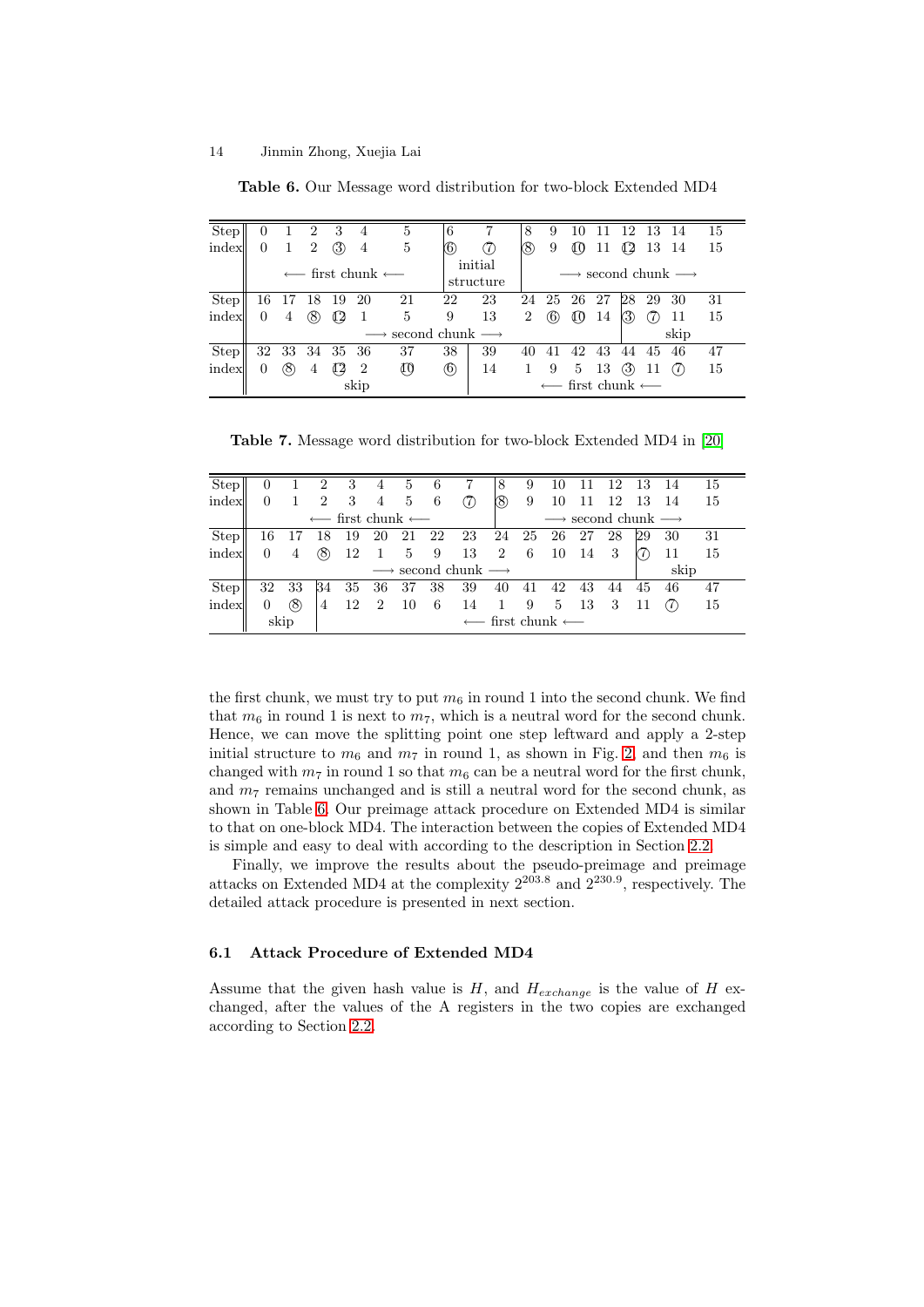<span id="page-14-0"></span>

Fig. 2. The initial structure of Extended MD4.

- 1. Set the MSB of  $m_{13}$  one, the others bits of  $m_{13}$  random value,  $m_{14} = 1024 -$ 65 and  $m_{15} = 0$  to satisfy the padding rule for two blocks messages.
	- Set  $\stackrel{9-0}{m}_3$  random value.
	- Set  $\frac{25-0}{m_6}$  random value.
	- Set  $\frac{10-0}{m_8}$  random value.
	- Set  $\frac{19-0}{m_{10}}$  random value.
	- Set  $\frac{18-0}{m_{12}}$  random value.
	-
	- Set  $m_i (i \in \{0, 1, 2, 4, 5, 9, 11\})$  random values.
- Set  $U_1$ ,  $U_2$ ,  $Q_5$  and  $Q_6$  random values. 2. For all possible values of  $m_6$ ,  $m_8$ ,  $m_{10}$ , and  $m_{12}$ ,  $\left(\begin{matrix} 31-26 & 31-11 & 31-20 \\ m_6 & , & m_8 \end{matrix}\right)$ , and
- $31-19$   $m_{12}$  are free, and there are  $52 (= 6 + 21 + 12 + 13)$  free bits in total), do the following,
	- (a)  $Q_7 = (U_1 + m_6) \ll s_6$
	- (b)  $Q_8 = (U_2 + \phi_7(Q_7, Q_6, Q_5)) \ll s_7$
	- (c)  $p_{j+1} = R_j(p_j, m_{\pi(j)})$ , for  $j = 8, 9, ..., 27$ .
	- (d) Let  $X = Q_{25} + \phi_{28}(Q_{28}, Q_{27}, Q_{26}) + t_2$  (Note  $Q_{29} = (X + m_3) \ll 3$ )
	- (e) Make a table L which saves  $(m_6, m_8, m_{10}, m_{12}, Q_{26}, Q_{27}, Q_{28}, X, Q'_{26},$  $Q'_{27}$ ,  $Q'_{28}$ , X'), and the size of the table L is  $2^{52} \times 12$  words.
- 3. For all possible values  $m_3$  and  $m_7$  ( $\frac{31-10}{m_3}$  and  $\frac{31-0}{m_7}$  are free, and there are 54  $(= 22 + 32)$  free bits in total), do the following,
	- (a)  $Q_4 = U_2 m_7$
	- (b)  $Q_3 = U_1 \phi_6(Q_6, Q_5, Q_4)$
	- (c)  $p_j = R_j^{-1}(p_{j+1}, m_{\pi(j)})$ , for  $j = 5, 4, ..., 0$ .
	- (d)  $p_{48} = H_{exchange} p_0$ .
	- (e)  $p_j = R_j^{-1}(p_{j+1}, m_{\pi(j)})$ , for  $j = 47, 46, ..., 39$ .
	- $(1)$   $\overline{Q}_{35}^{25-0} = (Q_{39}^{all}) \gg 11) \phi_{38}(Q_{38}^{all}, Q_{37}^{all}, Q_{36}^{all}) \overline{m_6} \overline{t_3}$
	- $(g)$   $Q_{34} = (Q_{38} \gg 9) \phi_{37}(Q_{37}, Q_{36}, Q_{35}) m_{10} t_3$
	- (h)  $Q_{33} = (Q_{37} \gg 3) \phi_{36}(Q_{36}, Q_{35}, Q_{34}) m_2 t_3$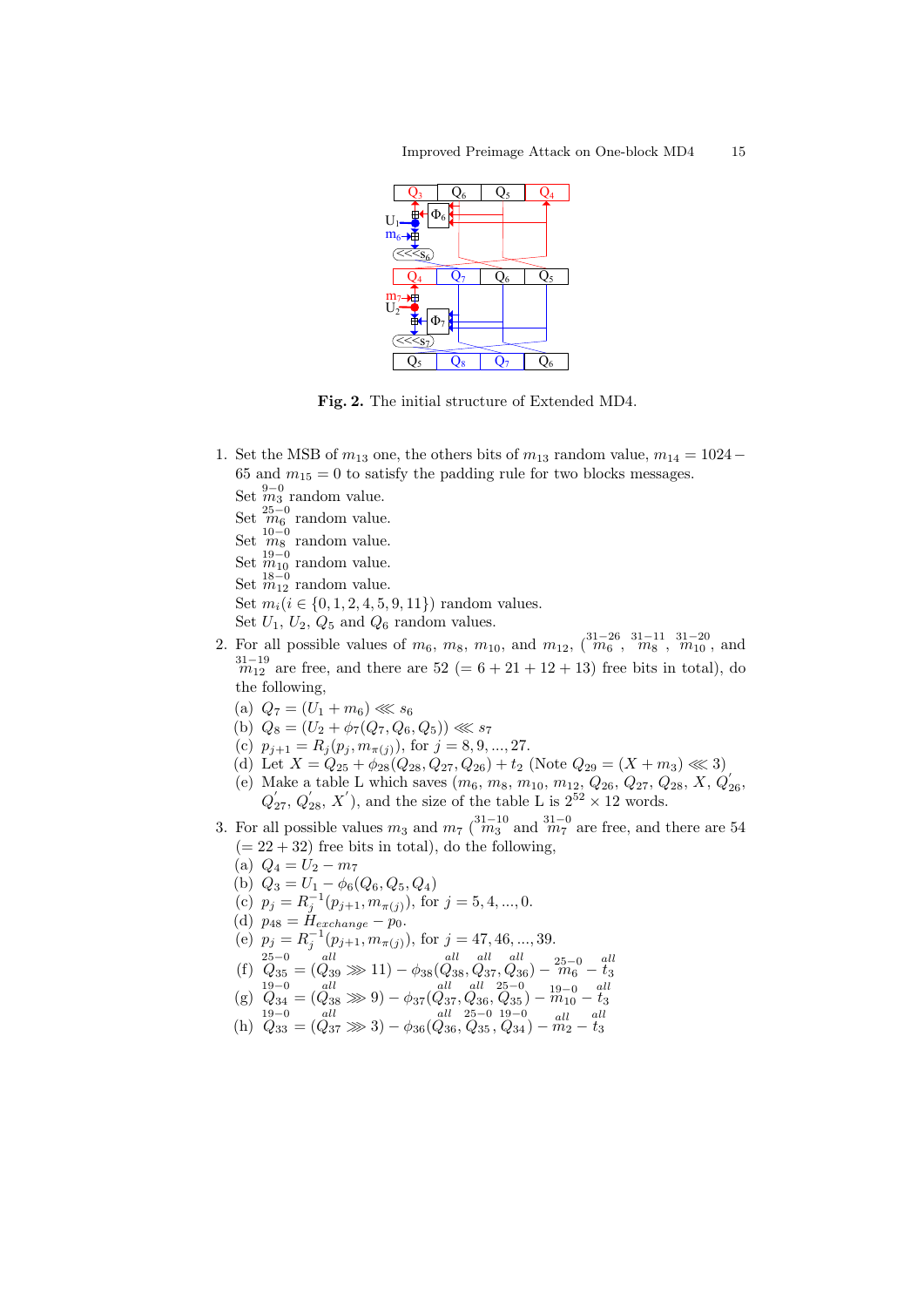(i) 
$$
Q_{32} = (Q_{36} \gg 15) - \phi_{35}(Q_{35}, Q_{34}, Q_{33}) - \frac{18-0}{m_{12}} - \frac{all}{t_3}
$$
  
\n(j)  $Q_{31} = (Q_{35} \gg 11) - \phi_{34}(Q_{34}, Q_{33}, Q_{32}) - \frac{all}{ml} - \frac{all}{t_3}$   
\n(k)  $Q_{30} = (Q_{34} \gg 9) - \phi_{33}(Q_{33}, Q_{32}, Q_{31}) - \frac{all}{m_6} - \frac{all}{t_3}$   
\n(k)  $Q_{30} = (Q_{34} \gg 9) - \phi_{33}(Q_{33}, Q_{32}, Q_{31}) - \frac{un}{m_8} - \frac{t_3}{t_3}$   
\n(l)  $Q_{29} = (Q_{33} \gg 3) - \phi_{32}(Q_{32}, Q_{31}, Q_{30}) - \frac{all}{m_0} - \frac{all}{t_3}$   
\n(m)  $\begin{matrix} 10-0 & 19-0 \\ 7-0 & 19-0 \\ 7-0 & 19-0 \end{matrix}$   
\n(n)  $\begin{matrix} 7-0 & 18-0 \\ 2 & 7-0 \\ 7 & 7-0 \\ 7 & 7-0 \\ 7 & 7-0 \\ 7 & 7-0 \\ 7 & 7-0 \\ 7 & 7-0 \\ 7 & 7-0 \\ 7 & 7-0 \\ 7 & 7-0 \\ 7 & 7-0 \\ 7 & 7-0 \\ 7 & 7-0 \\ 7 & 7-0 \\ 7 & 7-0 \\ 7 & 7-0 \\ 7 & 7-0 \\ 7 & 7-0 \\ 7 & 7-0 \\ 7 & 7-0 \\ 7 & 7-0 \\ 7 & 7-0 \\ 7 & 7-0 \\ 7 & 7-0 \\ 7 & 7-0 \\ 7 & 7-0 \\ 7 & 7-0 \\ 7 & 7-0 \\ 7 & 7-0 \\ 7 & 7-0 \\ 7 & 7-0 \\ 7 & 7-0 \\ 7 & 7-0 \\ 7 & 7-0 \\ 7 & 7-0 \\ 7 & 7-0 \\ 7 & 7-0 \\ 7 & 7-0 \\ 7 & 7-0 \\ 7 & 7-0 \\ 7 & 7-0 \\ 7 & 7-0 \\ 7 & 7-$ 

(q) Compare  $(Q_{26}, Q_{27}, Q_{28}, X,$  $Q'_{26}$  $Q'_{27}$  $Q_{28}'$  $\stackrel{d=0}{X'}$  with  $\stackrel{all}{(Q_{26},\,Q_{27},\,Q_{28})}$ all X, all  $Q_{26}^{'},$ all  $Q_{27}^{'},$ all  $Q_{28}^{'},$ all  $X'$  in the table L, and then 52 (= 2 × (6+6+6+8))

bits take part in comparison, so  $2^{54}$  (=  $2^{52} \times 2^{54} \times 2^{-52}$ ) pairs remain.

(r) If matched, compute all of bits of  $Q_{35}$  with the corresponding  $m_6$  in the table L, all of bits of  $Q_{34}$  with the corresponding  $m_{10}$  in the table L,  $Q_{33}$ , all of bits of  $Q_{32}$  with the corresponding  $m_{12}$  in the table L, respectively, and then compute  $Q_{31}$ ,  $Q_{30}$  with the corresponding  $m_8$  in the table L, and then compute all of bits of  $Q_{29}$  and X using the remained pairs, respectively. Compare  $X$  and 31−8  $X'$  with X and X' in the table L,

respectively, i.e., compare the remained 24 bits of X and  $X'$ , and  $2^4$  $(= 2^{52} \times 2^{-24} \times 2^{-24})$  pairs remain.

(s) Compute  $Q_{28}$ ,  $Q_{27}$ , and  $Q_{26}$ , and then compare them with  $Q_{28}$ ,  $Q_{27}$  and  $Q_{26}$  in the table L using the remained pairs. If all of bits are matched,  $m_0, m_1, ..., m_{15}$  as a preimage returns, otherwise, repeat the attack procedure.

## 6.2 Complexity Analysis for Preimage Attack on Two-block Extended MD4

(We use CF to represent compression function operations of Extended MD4 in this subsection.)

- 1. The cost in Step 1 compared to that of other steps is negligible.
- 2. The cost in Steps 2a, 2b, 2c and 2d is approximately  $2^{52} \times \frac{1+1+20+1}{48}$  CF. The cost in Step 2e compared to that of other steps is negligible. The memory requirements in Step 2e is  $2^{52} \times 12$  words.
- 3. The cost in Steps 3a and 3d is approximately  $2^{54} \times \frac{1}{48}$  CF in all. The cost in Steps 3b, 3c and 3d is approximately  $2^{54} \times \frac{1+6+9}{48}$  CF. The total cost in Steps  $3f\sim 3p$  is  $2^{54} \times \frac{11}{48}$  CF.
- 4. The cost in Step 3q is negligible. After comparison in Step 3q,  $2^{54}$  pairs remain.
- 5. In Step 3r, the cost of computing  $Q_{35}$ ,  $Q_{34}$ ,  $Q_{33}$ ,  $Q_{32}$ ,  $Q_{31}$ ,  $Q_{30}$ ,  $Q_{29}$ , and X is  $2^{54} \times \frac{8}{48}$  CF. The cost in Step 3s is negligible.

<sup>16</sup> Jinmin Zhong, Xuejia Lai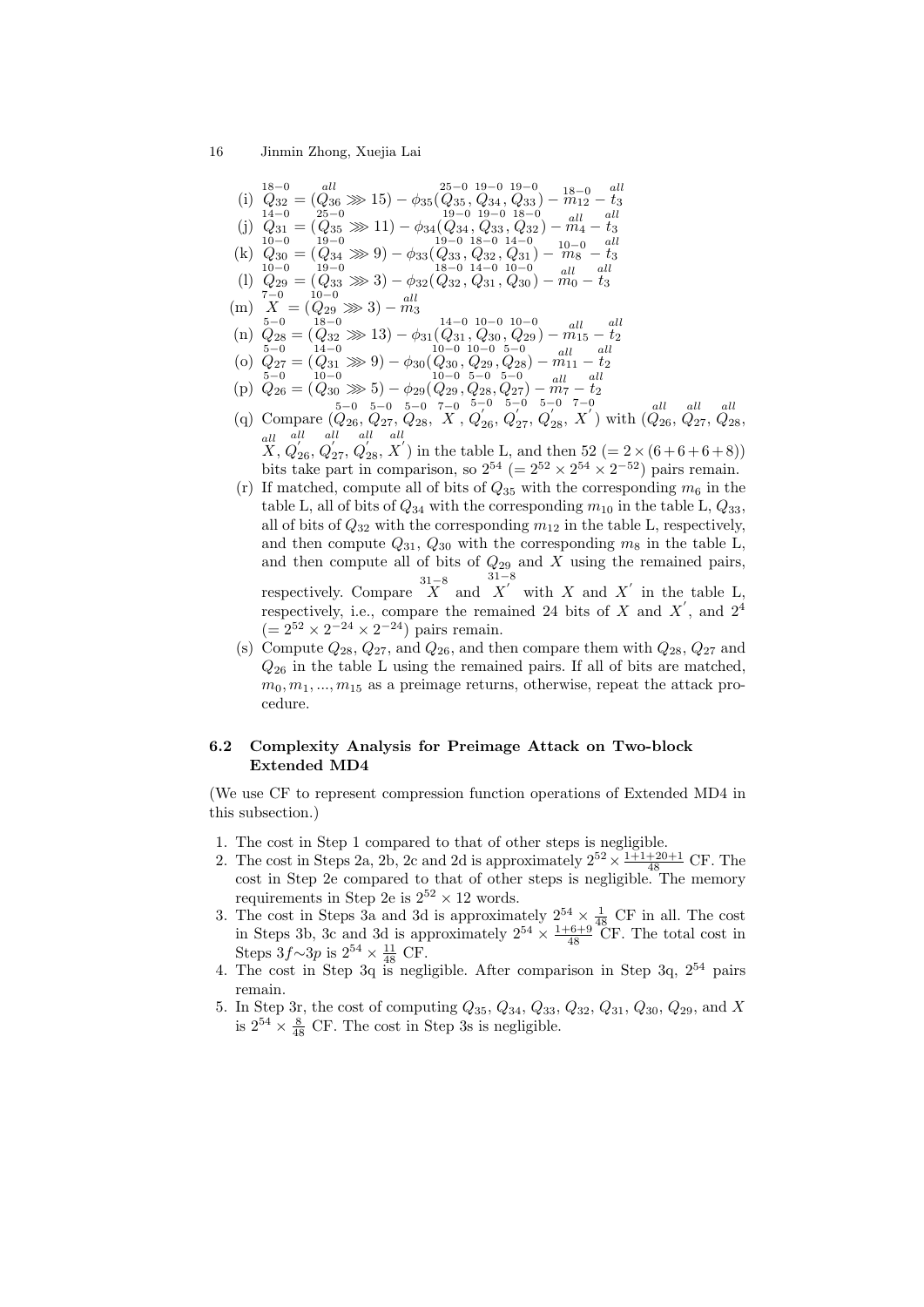<span id="page-16-0"></span>6. The complexity is approximately  $2^{53.8}$  ( $\approx 2^{52} \times \frac{23}{48} + 2^{54} \times \frac{1+16+11+8}{48}$ ) CF from Step 1 to Step 3r.  $2^{106}$  (=  $2^{52} \times 2^{54}$ ) pairs are produced in Steps 2 and 3 in total. Therefore, it needs to repeat  $2^{150}$  (=  $2^{256-106}$ ) times. The total complexity to produce a pseudo-preimage of Extended MD4 is 2<sup>203</sup>.<sup>8</sup>  $(= 2^{53.8} \times 2^{150})$  CF. The complexity to produce a preimage of Extended MD4 is  $2^{230.9}$  (=  $2^{\frac{203.8+256}{2}+1}$ ) CF. The memory requirements are  $2^{52} \times 12$ words, i.e., the one in Step 2e. The program codes for computing the optimal complexity of preimage attack on Extended MD4 are in Appendix B.

# 7 Conclusion

This paper shows the improved preimage attacks on one-block MD4 [an](#page-20-0)d twoblock Extended MD4. We think that the idea used in the paper can be tried to improve the preimage attacks on other hash functions in the MD4-family.

Acknowledgments. We would like to thank Yu Sasaki, Lei Wang, and Kazumaro Aoki for the very helpful comments and suggestions.

### References

- 1. Kazumaro Aoki, Jian Guo, Krystian Matusiewicz, Yu Sasaki, and Lei Wang. Preimages for Step-Reduced SHA-2. In Mitsuru Matsui, editor, Advances in Cryptology – ASIACRYPT 2009, Proceedings, volume 5912 of Lecture Notes in Computer Science, pages 578–597. Springer, 2009.
- 2. Kazumaro Aoki and Yu Sasaki. Meet-in-the-Middle Preimage Attacks Against Reduced SHA-0 and SHA-1. In Shai Halevi, editor, Advances in Cryptology – CRYPTO 2009, Proceedings, volume 5677 of Lecture Notes in Computer Science, pages 70–89. Springer, 2009.
- 3. Kazumaro Aoki and Yu Sasaki. Preimage Attacks on One-Block MD4, 63-Step MD5 and More. In Roberto Avanzi, Liam Keliher, and Francesco Sica, editors, Selected Areas in Cryptography 2008, Proceedings, volume 5381 of Lecture Notes in Computer Science, pages 103–119. Springer, 2009.
- 4. Jean-Philippe Aumasson, Willi Meier, and Florian Mendel. Preimage Attacks on 3-Pass HAVAL and Step-Reduced MD5. In Roberto Avanzi, Liam Keliher, and Francesco Sica, editors, Selected Areas in Cryptography 2008, Proceedings, volume 5381 of Lecture Notes in Computer Science, pages 120–135. Springer, 2009.
- 5. Ivan Damgård. A Design Principle for Hash Functions. In Gilles Brassard, editor, Advances in Cryptology – CRYPTO '89, Proceedings, volume 435 of Lecture Notes in Computer Science, pages 416–427. Springer, 1990.
- 6. Debapratim De, Abishek Kumarasubramanian, and Ramarathnam Venkatesan. Inversion attacks on secure hash functions using SAT solvers. In João Marques-Silva and Karem Sakallah, editors, Theory and Applications of Satisfiability Testing C SAT 2007, volume 4501 of Lecture Notes in Computer Science, pages 377–382. Springer, 2007.
- 7. Christophe De Cannière and Christian Rechberger. Preimages for Reduced SHA-0 and SHA-1. In David Wagner, editor, Advances in Cryptology – CRYPTO 2008, Proceedings, volume 5157 of Lecture Notes in Computer Science, pages 179–202. Springer, 2008.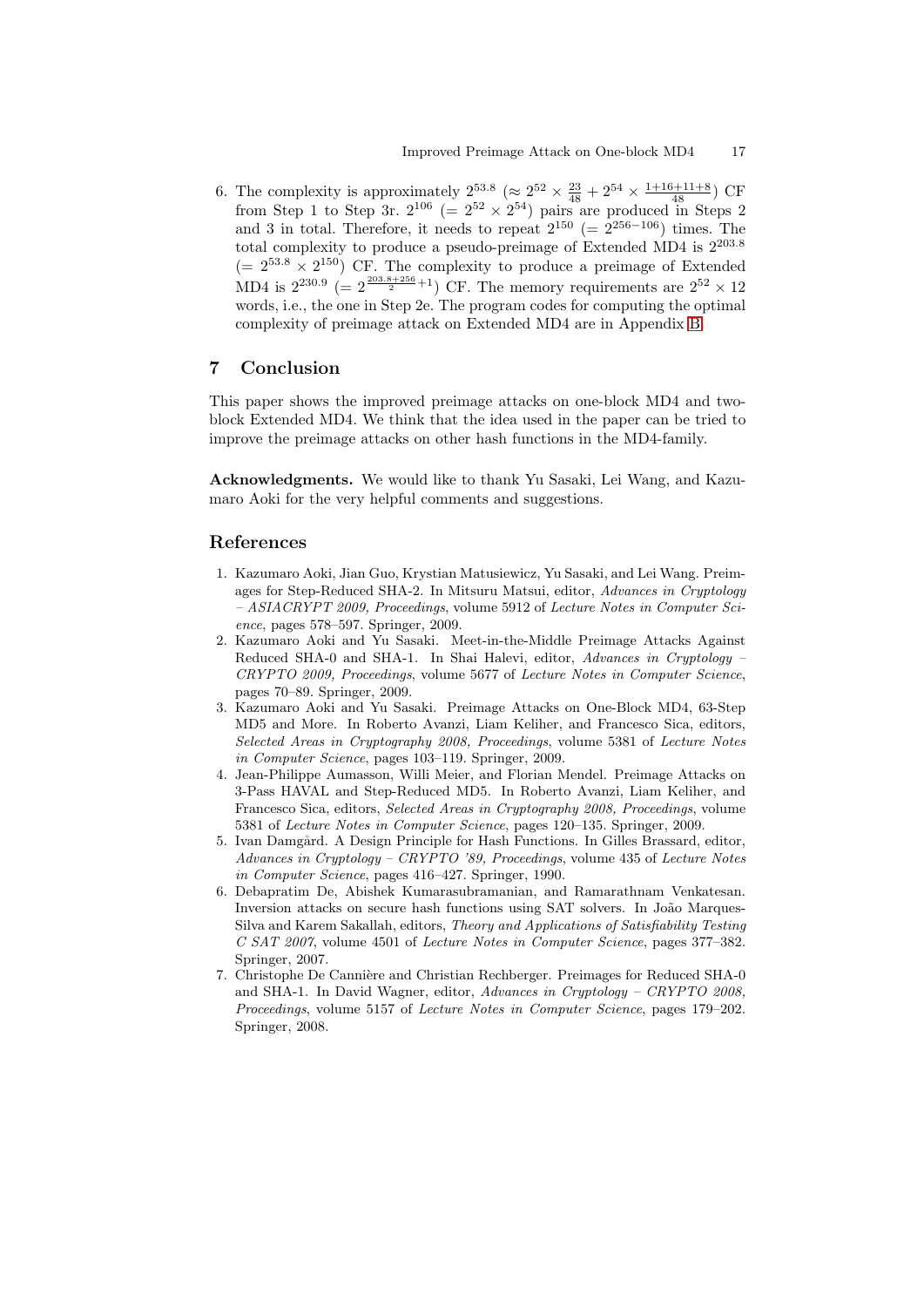- 8. Bert den Boer and Antoon Bosselaers. An Attack on the Last Two Rounds of MD4. In Joan Feigenbaum, editor, Advances in Cryptology – CRYPTO '91, Proceedings, volume 576 of Lecture Notes in Computer Science, pages 194–203. Springer, 1992.
- 9. Hans Dobbertin. Cryptanalysis of MD4. Journal of Cryptology, 11(4):253–271, 1998.
- 10. Hans Dobbertin. The First Two Rounds of MD4 are Not One-Way. In Serge Vaudenay, editor, Fast Software Encryption '98, Proceedings, volume 1372 of Lecture Notes in Computer Science, pages 284–292. Springer, 1998.
- 11. J. Guo, S. Ling, C. Rechberger, and H. Wang. Advanced meet-in-the-middle preimage attacks: First results on full tiger, and improved results on md4 and sha-2. Cryptology ePrint Archive, Report 2010/016, 2010. http://eprint.iacr.org/, accepted by ASIACRYPT 2010.
- 12. Takanori Isobe and Kyoji Shibutani. Preimage Attacks on Reduced Tiger and SHA-2. In Orr Dunkelman, editor, Fast Software Encryption 2009, Proceedings, volume 5665 of Lecture Notes in Computer Science, pages 139–155. Springer, 2009.
- 13. H. Kuwakado and H. Tanaka. New algorithm for findin[g preimages in a reduced ver](http://eprint.iacr.org/)sion of the MD4 compression function. IEICE TRANSACTIONS on Fundamentals of Electronics, Communications and Computer Sciences, 83(1):97–100, 2000.
- 14. Xuejia Lai and James L. Massey. Hash Functions Based on Block Ciphers. In Rainer A. Rueppel, editor, Advances in Cryptology – EUROCRYPT '92, Proceedings, volume 658 of Lecture Notes in Computer Science, pages 55–70. Springer, 1993.
- 15. Gaëtan Leurent. MD4 is Not One-Way. In Kaisa Nyberg, editor, Fast Software Encryption 2008, Proceedings, volume 5086 of Lecture Notes in Computer Science, pages 412–428. Springer, 2008.
- 16. Ralph C. Merkle. One Way Hash Functions and DES. In Gilles Brassard, editor, Advances in Cryptology – CRYPTO '89, Proceedings, volume 435 of Lecture Notes in Computer Science, pages 428–446. Springer, 1990.
- 17. Ronald L. Rivest. The MD4 Message Digest Algorithm. In Alfred Menezes and Scott A. Vanstone, editors, Advances in Cryptology – CRYPTO '90, Proceedings, volume 537 of Lecture Notes in Computer Science, pages 303–311. Springer, 1991.
- 18. Yu Sasaki and Kazumaro Aoki. Preimage Attacks on 3, 4, and 5-Pass HAVAL. In Josef Pieprzyk, editor, Advances in Cryptology – ASIACRYPT 2008, Proceedings, volume 5350 of Lecture Notes in Computer Science, pages 253–271. Springer, 2008.
- 19. Yu Sasaki and Kazumaro Aoki. Finding Preimages in Full MD5 Faster Than Exhaustive Search. In Antoine Joux, editor, Advances in Cryptology – EUROCRYPT 2009, Proceedings, volume 5479 of Lecture Notes in Computer Science, pages 134– 152. Springer, 2009.
- 20. Yu Sasaki and Kazumaro Aoki. Meet-in-the-Middle Preimage Attacks on Double-Branch Hash Functions: Application to RIPEMD and Others. In Colin Boyd and Juan González Nieto, editors, Australasian Conference on Information Security and Privacy (ACISP) 2009, Proceedings, volume 5594 of Lecture Notes in Computer Science, pages 214–231. Springer, 2009.
- 21. Yu Sasaki, Lei Wang, Kazuo Ohta, and Noboru Kunihiro. New Message Difference for MD4. In Alex Biryukov, editor, Fast Software Encryption 2007, Proceedings, volume 4593 of Lecture Notes in Computer Science, pages 329–348. Springer, 2007.
- 22. Serge Vaudenay. On the Need for Multipermutations: Cryptanalysis of MD4 and SAFER. In Bart Preneel, editor, Fast Software Encryption 1994, Proceedings, volume 1008 of Lecture Notes in Computer Science, pages 286–297. Springer, 1995.

<span id="page-17-0"></span><sup>18</sup> Jinmin Zhong, Xuejia Lai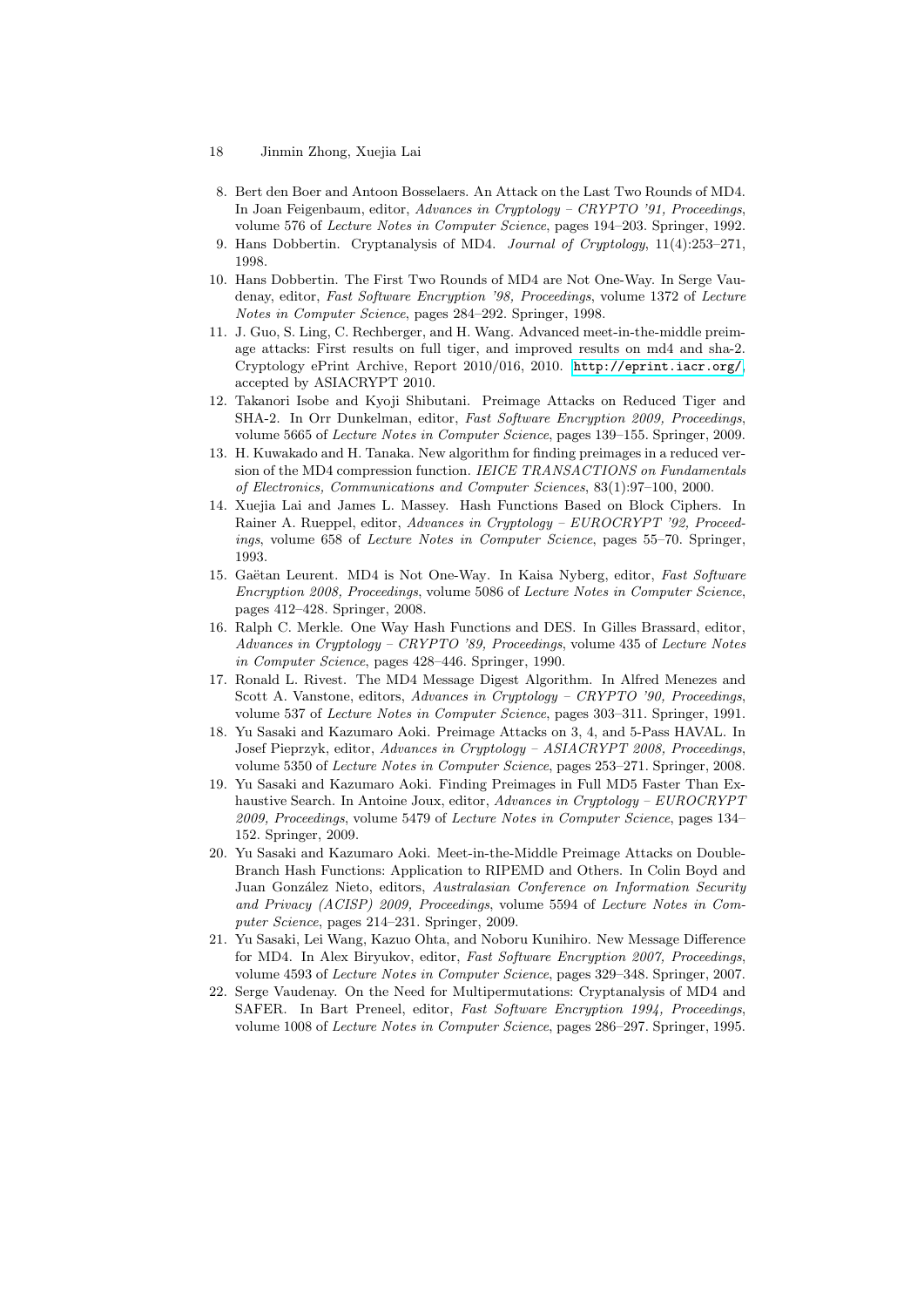- <span id="page-18-0"></span>23. Gaoli Wang and Shaohui Wang. Preimage attack on hash function RIPEMD. In Feng Bao, Hui Li, and Guilin Wang, editors, Information Security Practice and Experience, volume 5451 of Lecture Notes in Computer Science, pages 274–284. Springer, 2009.
- 24. Xiaoyun Wang, Xuejia Lai, Dengguo Feng, Hui Chen, and Xiuyuan Yu. Cryptanalysis of the Hash Functions MD4 and RIPEMD. In Ronald Cramer, editor, Advances in Cryptology – EUROCRYPT 2005, Proceedings, volume 3494 of Lecture Notes in Computer Science, pages 1–18. Springer, 2005.
- 25. Hongbo Yu, Gaoli Wang, Guoyan Zhang, and Xiaoyun Wang. The Second-Preimage Attack on MD4. In Yvo Desmedt, Huaxiong Wang, Yi Mu, and Yongqing Li, editors, Cryptology and Network Security (CANS) 2005, Proceedings, volume 3810 of Lecture Notes in Computer Science, pages 1–12. Springer, 2005.
- 26. Hongbo Yu and Xiaoyun Wang. Multi-collision Attack on the Compression Functions of MD4 and 3-Pass HAVAL. In Kil-Hyun Nam and Gwangsoo Rhee, editors, Information Security and Cryptology – ICISC 2007, Proceedings, volume 4817 of Lecture Notes in Computer Science, pages 206–226. Springer, 2007.

# A The Program Code for Preimage Attack on One-block MD4

Listing 1.1. The program for computing the complexity of preimage attack on one-block MD4

```
1 / * The program is used to computer the time complexity of preimage
2 attack on one−block MD4
3 ∗/
4
\frac{1}{5} #include <iostream>
6 \mid \text{\#include} < \text{cmath}<sup>7</sup> using namespace std;
8
\bullet const int si [9]={5,9,13,3,9,11,15,3,9};
10 const int n[9]={7,11,15,0, 8,4,12,2,10};
11
12 int Get_Fixed_Bit(int Q[[, int i, int m]]);13
_{14} int main(int argc, char* argv[]) {
15
_{16} int Q[40], m[16];
_{17} | int i, j, X;
18 int first free bits, second free bits, total free bits,
19 match_bits, remain_bits;
20 double min=pow(2.0, 10.0), a, r, h;
_{21} int m8, m10, m12;
22
_{23} for (m10=18; m10<31; m10++)
_{24} for (m12=18; m12<31; m12++)
25 for (m8=10; m8<31; m8++)
```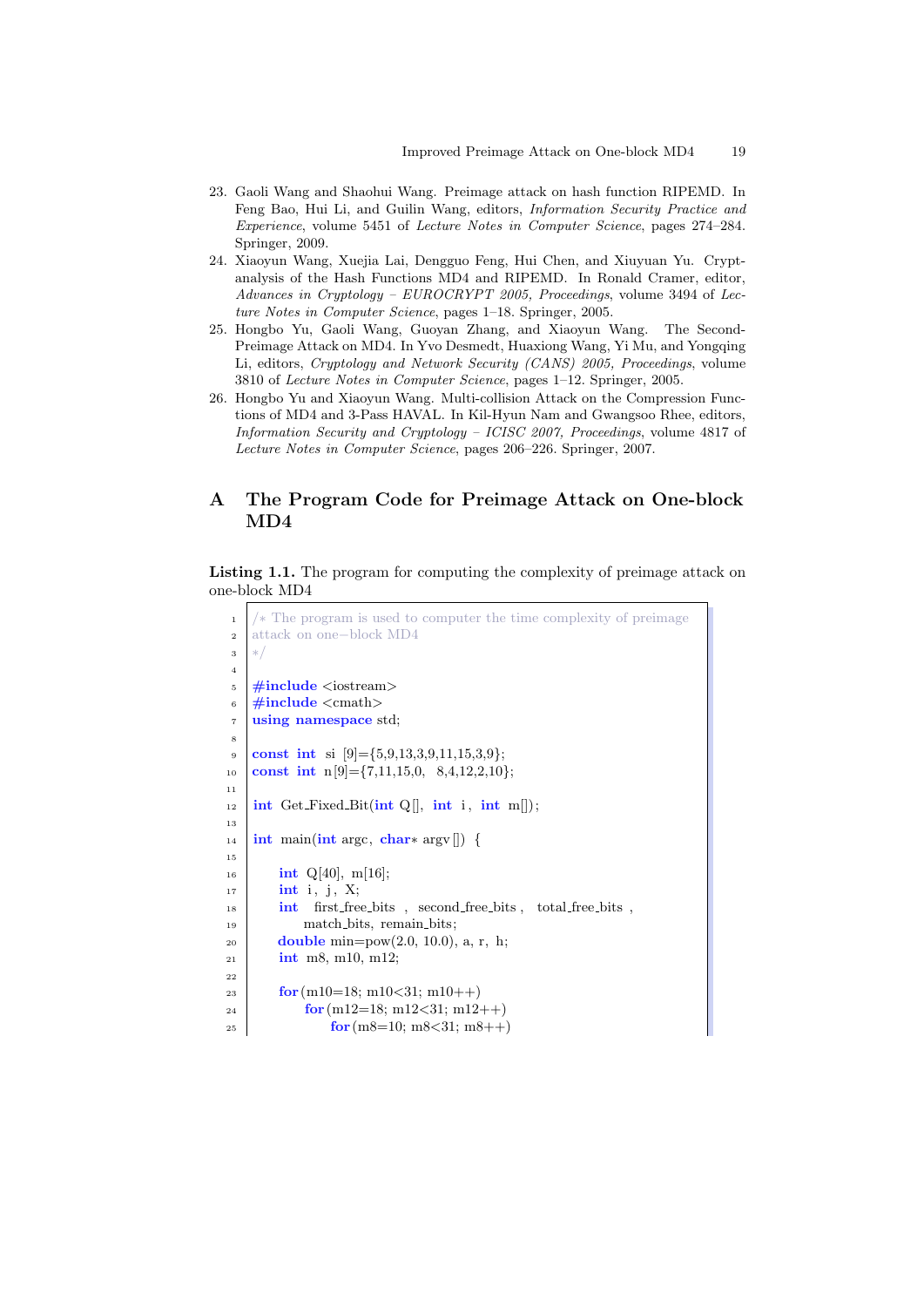| 26       | {                                                             |
|----------|---------------------------------------------------------------|
| 27       | for $(i=0; i<40; i++)$                                        |
| 28       | {                                                             |
| 29       | $Q[i]=0;$                                                     |
| 30       | ł                                                             |
| 31       | for $(i=0; i<16; i++)$                                        |
| 32       | {                                                             |
| 33       | $m[i]=31;$                                                    |
| 34       | ł                                                             |
| 35       | $m[10] = m10;$                                                |
| 36       | $m[12] = m12;$                                                |
| 37       | $m[8] = m8;$                                                  |
| 38       |                                                               |
| 39       | $Q[38]=31;$                                                   |
| 40       | $Q[37]=31;$                                                   |
| 41       | $Q[36]=31;$                                                   |
| 42       | $Q[35]=31;$                                                   |
| 43       | for $(i=34; i > 25; i--)$                                     |
| 44       | {<br>$Q[i] = Get\_Fixed\_Bit(Q, i, m);$                       |
| 45       | }                                                             |
| 46<br>47 |                                                               |
| 48       | $X = Q[29]-3;$                                                |
| 49       | match_bits = $X + Q[28] + Q[27] + Q[26] + 4;$                 |
| 50       |                                                               |
| 51       | second_free_bits = $32 * 3 - (m[10]+m[12]+m[8]+3);$           |
| 52       | $first-free\_bits = 32;$                                      |
| 53       |                                                               |
| 54       | $total\_free\_bits = first\_free\_bits + second\_free\_bits;$ |
| 55       | $remain\_bits = total\_free\_bits - match\_bits;$             |
| 56       |                                                               |
| 57       | $a = pow(2.0, first-free\_bits) * 21.0/48.0;$                 |
| 58       | $a=a + pow(2.0, second-free\_bits) * 21.0/48.0;$              |
| 59       | $i = 29;$                                                     |
| 60       | $j=0;$                                                        |
| 61       |                                                               |
| 62       | while((remain_bits > 10) & $(j < 4)$ )<br>{                   |
| 63       | $if(0 == j)$                                                  |
| 64<br>65 | {                                                             |
| 66       | $a=a + pow(2.0, remain\_bits) * 7.0/48.0;$                    |
| 67       | remain_bits=remain_bits $- (31-Q[i]) - 3;$                    |
| 68       | }                                                             |
| 69       | else                                                          |
| 70       | {                                                             |
| 71       | $a=a + pow(2.0, remain\_bits) * 1.0/48.0;$                    |
| 72       | remain_bits=remain_bits $- (31-Q[i-j])$ ;                     |
| 73       | }                                                             |
| 74       | $j++;$                                                        |
| $75\,$   | }                                                             |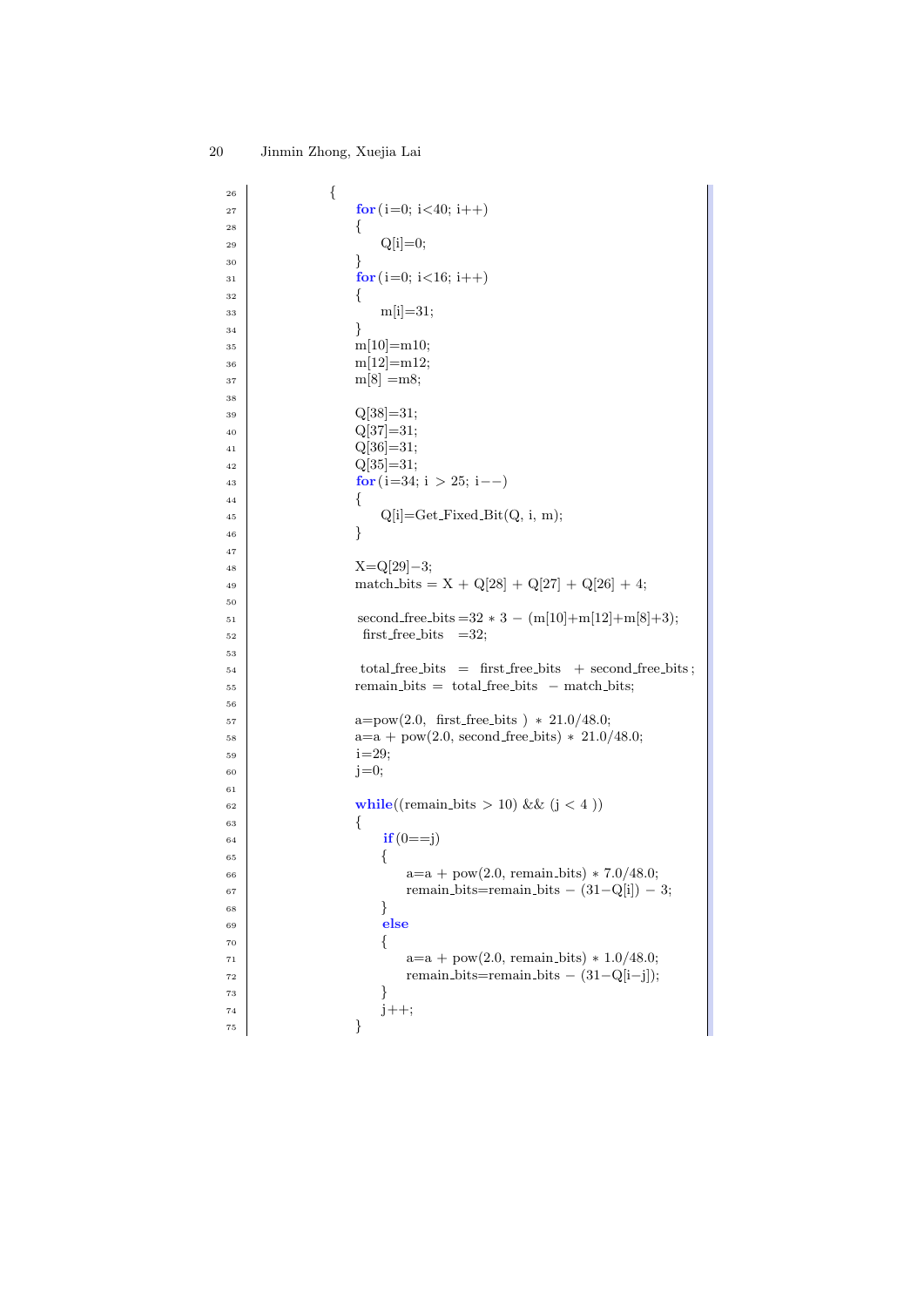```
r=\log(a)/\log(2);h=128 - total\_free\_bits + r;\frac{1}{78} if (min > h)
\min=h;
80
81 }
82 cout <<< "preimage=" << min << endl;
| s \frac{1}{2} return 0;
84 }
85
86 int Get_Fixed_Bit(int Q[], int i, int m[]) {
87 int k, high=0, temp=0;
88
s_9 k=i+4;
90 if(31 == Q[k])91 {
_{92} high=31;
93 }
94 else
95 {
96 high=Q[k]−si[k−30];
97 }
98 if (high < = 0)99 return 0;
100
101 if (m[n[k-30]] < 31 \& \& m[n[k-30]] < high102 {
103 high=m[ n[k−30] ];
104 }
_{105} temp = Q[i+3] > Q[i+2] ? Q[i+2]:Q[i+3];
_{106} temp = temp > Q[i+1] ? Q[i+1]:temp;
_{107} high = high > temp ? temp:high;
108
109 return high;
_{110} }
```
# B The Program Code for Preimage Attack on Extended MD4

Listing 1.2. The program for computing the complexity of pseudo-preimage and preimage attacks on Extended MD4

```
2 \frac{1}{\sqrt{2}} The program is used to computer the time complexity of
3 pseudo−preimage and preimage attacks on two−block Extended MD4.
4 ∗/
5
```
1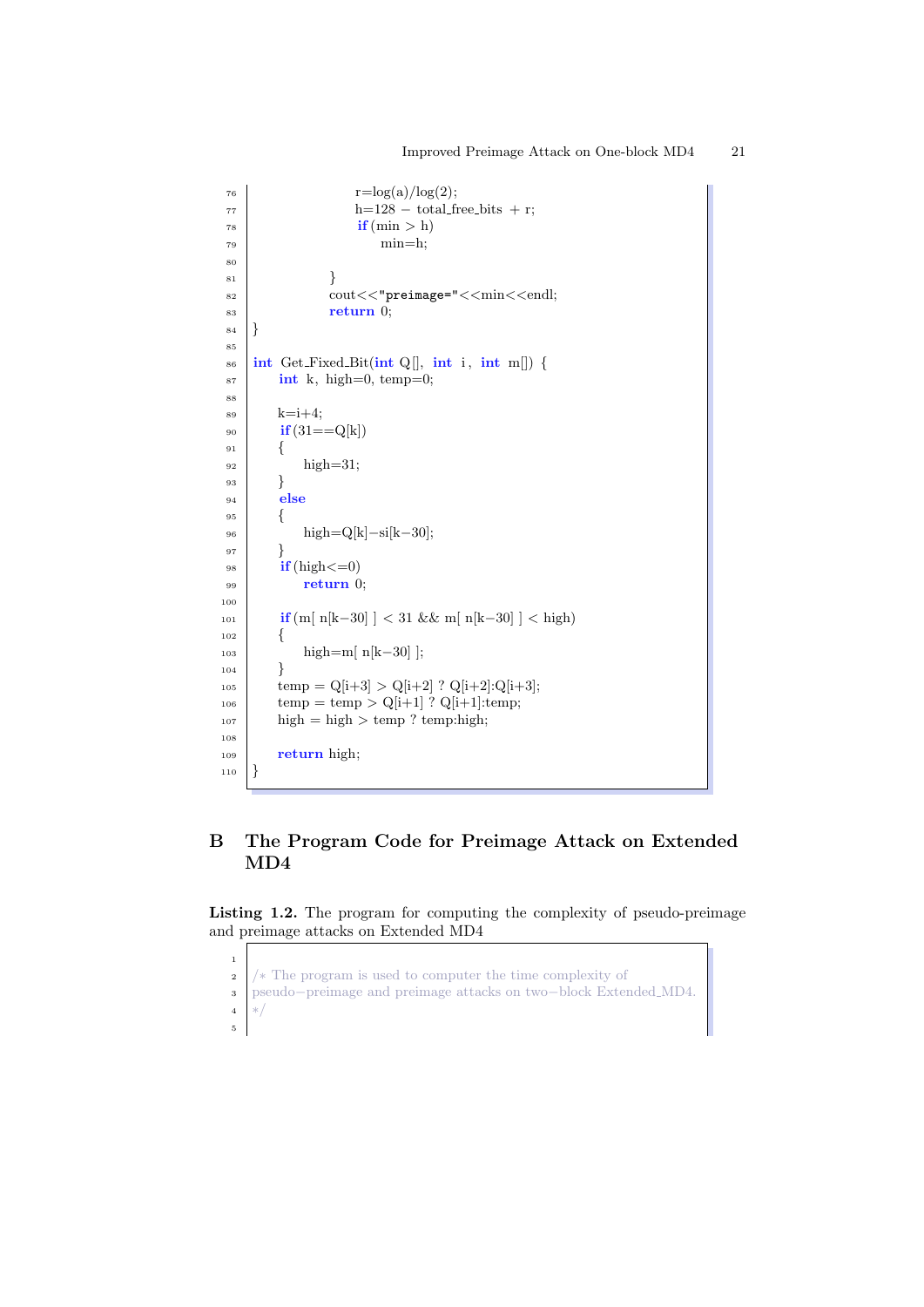```
6 \mid \text{\#include} <i>isstream7 \frac{1}{2}include <cmath>
8 using namespace std;
9
10 const int si[10]={5, 9, 13, 3, 9, 11, 15, 3, 9, 11};
11 const int n[10]={7, 11, 15, 0, 8, 4, 12, 2, 10, 6};
12
13 int Get_Fixed_Bit(int Q[], int i, int m[]);
14
_{15} | int main(int argc, char* argv[]) {
_{16} int Q[40], m[16], temp=0;
_{17} int i, j, x;
18 int first free bits, second free bits, total free bits,
19 match bits, remain bits;
20 double min=pow(2.0, 10.0), a, r, h;
_{21} int m6, m8, m10, m12;
22
23 \mid for (m6=25; m6<31; m6++)
_{24} for (m10=18; m10<31; m10++)
25 for (m12=18; m12<32; m12++)
26 \text{ for (m8=10; m8<32; m8++)}\begin{array}{c|c}\n\text{27} & \text{32} \\
\hline\n\end{array}28 for (i=0; i<40; i++)29 \left\{30 \text{ } Q[i]=0;\begin{array}{c|c}\n31 & \\
31 & \\
31 & \\
31 & \\
31 & \\
31 & \\
32 & \\
33 & \\
33 & \\
34 & \\
35 & \\
36 & \\
37 & \\
38 & \\
39 & \\
30 & \\
31 & \\
32 & \\
33 & \\
34 & \\
35 & \\
36 & \\
37 & \\
38 & \\
39 & \\
31 & \\
32 & \\
33 & \\
34 & \\
35 & \\
36 & \\
37 & \\
38 & \\
39 & \\
31 & \\
32 & \\
33 & \\
34 & \\
35 & \\
37 & \\
38 & \\
39 & \\
31 & \\
32 & \\
33 & \\
34 & \\
35 & \\
37 & \\
38 & \\
39 & \\
31 & \\
31 & \\
32\int_{32}^{32} for (i=0; i<16; i++)
\begin{array}{c|c}\n33 & \end{array}\text{m[i]=31};\begin{array}{c} 35 \end{array} }
36 \text{ m} [6] = \text{m}6;37 \text{ } | m[10]=m10;
\text{38} m[12]=m12;
39 \text{ m}[\text{8}] = \text{m}8;40
_{41} Q[39]=31;
_{42} Q[38]=31;
_{43} Q[37]=31;
Q[36]=31;for(i=35; i > 25; i--)46 \left\{q[i] = Get\_Fixed\_Bit(Q, i, m);48 }
49
\frac{50}{100} for first free bits =35; first free bits <=64;
              first\_free\_bits ++)
\begin{array}{c|c}\n51 & \rightarrow \end{array}x=Q[29]-3;53 \text{ match\_bits} = 2 * (x + Q[28] + Q[27] + Q[26]+ 4);
```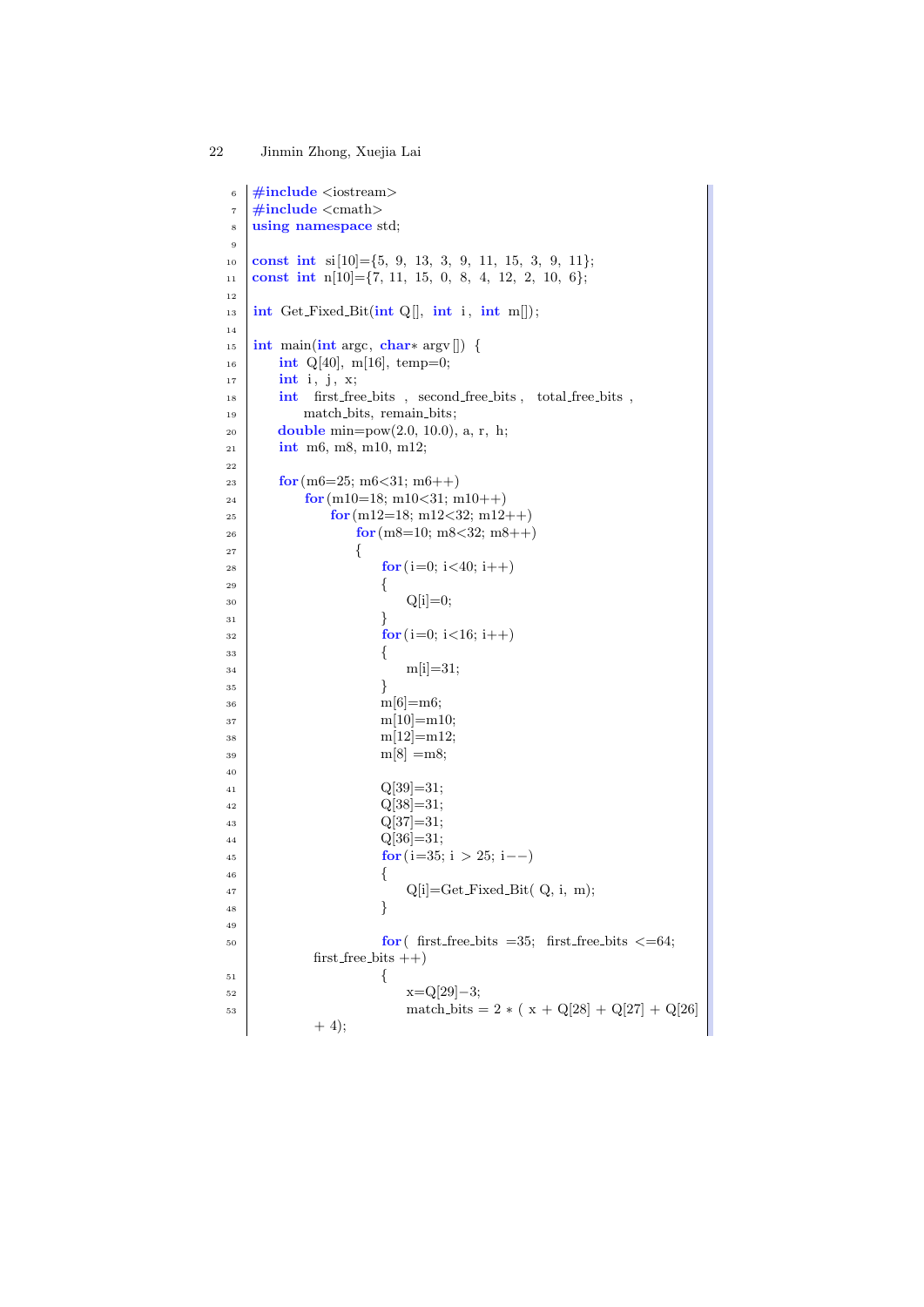```
54 \mid second free bits =32 * 4 - (m[6]+m[10]+m
        [12]+m[8]+4);\text{total-free\_bits} = first_free_bits +
        second free bits ;
a = pow(2.0, first-free\_bits) * 28.0/48.0;a=a + pow(2.0, second-free\_bits) * 23.0/48.0;58 remain bits= total free bits − match bits;
1=29;_{60} j=0;
61 while((remain bits > 10) & (j < 4))
62 \left\{63 if (0 == j)64 \left\{a=a + pow(2.0, remain\_bits) *(7.0+1)/48.0;66 remain bits=remain bits − 2 *(31-Q[i]) − 3);
67 }
68 else
69 {
a=a + pow(2.0, remain\_bits) *1.0/48.0;
r_1 remain bits=remain bits – 2 *(31-Q)i−j]);
\begin{array}{c} \text{72} \\ \end{array}73 \mid j++);
74 }
r=\log(a)/\log(2);h=256 - total free bits + r;
77 \mid if (min > h)
\min=h;
79
80 }
81
82 }
83 cout<<"pseudo_preimage="<<min<<"; preimage="
        <<(min+256.0)/2.0 + 1<<endl;
84
\begin{array}{c|c}\n\text{1} & \text{1} & \text{1} \\
\text{2} & \text{1} & \text{1}\n\end{array}86 | }
87
\text{ss} | int Get_Fixed_Bit(int Q[], int i, int m[]) {
\begin{array}{c|c} \text{ss} & \text{int } k, \text{ high=0, temp=0;} \end{array}90
_{91} k=i+4;
92 \mathbf{if}(31 == Q[k])93 {
_{94} high=31;
95 }
96 else
```